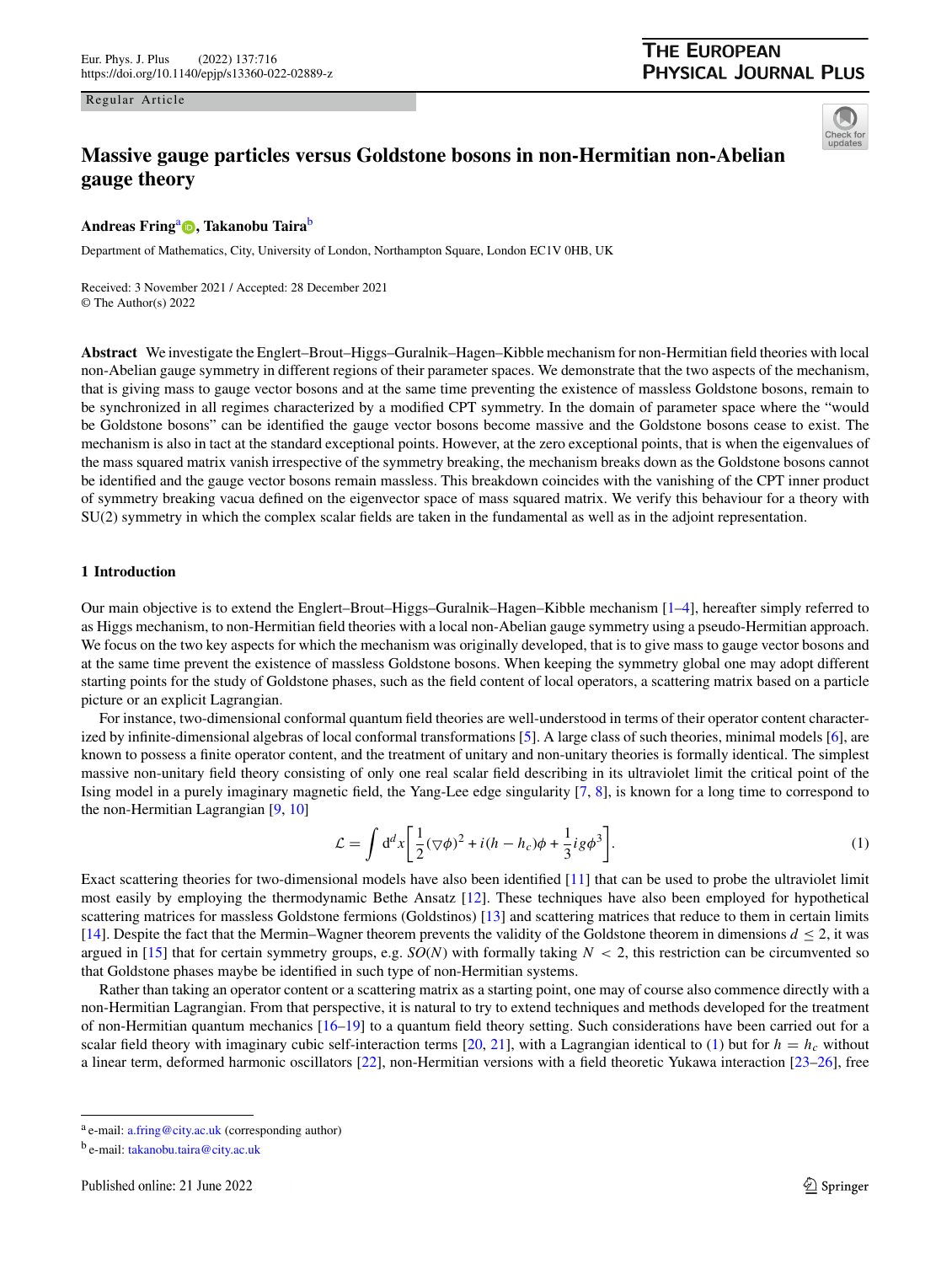fermion theories with a γ5-mass term and the massive Thirring model [\[27\]](#page-14-8), *PT* -symmetric versions of quantum electrodynamics [\[28](#page-14-9)[–30\]](#page-14-10) and other types of  $\mathcal{PT}$ -symmetric quantum field theories in higher dimensions [\[22\]](#page-14-5) than [\(1\)](#page-0-0).

Non-Hermitian quantum field theories are also viewed as possible options to overcome the limitations of the Standard Model of particle physics, which is well-known to fail in describing gravity and neutrino oscillations in a consistent manner. In [\[31\]](#page-14-11), a study was initiated to potentially resolving the latter issue by extending the ordinary two-flavour neutrino oscillation to a non-Hermitian PT-symmetric/pseudo Hermitian setting. A well-studied simple Hermitian extension of the Standard Model referred to as the two-Higgs doublet-model [\[32\]](#page-14-12) involves a second Higgs doublet or possibly more [\[33\]](#page-14-13). Here, we investigate non-Hermitian variants of these models.

Here, we are especially interested in complex non-Hermitian scalar field theories and the question of how the aforementioned Goldstone phases manifest in these theories, together with the subsequent extension to the Higgs mechanism  $[1-4]$  $[1-4]$  in Abelian and non-Abelian gauge theories. These issues have been studied recently by various groups in different approaches, which differ from their very onset: Given a generic action for a complex scalar field theory of the form  $\mathcal{I} = \int d^4x \mathcal{L}(\phi, \phi^*)$ , one has two options in a Hermitian theory to derive the equations of motion by means functional variation, either to calculate  $\delta\mathcal{I}/\delta\phi = 0$  or  $\delta\mathcal{I}/\delta\phi^* = 0$ . Since the standard *CPT* -theorem [\[34\]](#page-14-14) applies, the two resulting equations are the same. In contrast, in a non-Hermitian theory, one no longer has  $\mathcal{I} = \mathcal{I}^*$ , so that the two equations are not only not the same, but in addition one also has the new options  $\delta \mathcal{I}^* / \delta \phi = 0$ and δ*I*<sup>∗</sup>/δφ<sup>∗</sup> = 0. In the first approach, we refer to as the "*surface term approach*", it was suggested [\[35,](#page-14-15) [36\]](#page-14-16) to take of only the two equations resulting from  $\delta\mathcal{I}/\delta\phi = 0$ ,  $\delta\mathcal{I}^*/\delta\phi^* = 0$  and neglect the remaining two. As the resulting equations are in general not compatible, the authors propose to use some non-vanishing surface terms to compensate for the discrepancy. The second approach [\[37\]](#page-14-17) consists of taking  $\delta\mathcal{I}/\delta\phi = 0$  or  $\delta\mathcal{I}/\delta\phi^* = 0$ , and when determining the vacuum allowing the real and imaginary parts of the complex scalar field to be also complex. Thus, in this approach the field content is doubled or re-defined.

Here, we follow an approach, we refer to as the "*pseudo-Hermitian approach*" [\[38,](#page-14-18) [39\]](#page-14-19), more aligned to the procedure pursued in non-Hermitian versions of quantum mechanics, in which one employs so-called Dyson maps [\[40\]](#page-14-20) to transform a non-Hermitian Hamiltonian to a Hermitian Hamiltonian. Since the action *I* contains a Lagrangian, rather than a Hamiltonian, we need to first Legendre transform the complex Lagrangian  $\mathcal L$  to a non-Hermitian Hamiltonian  $\mathcal H$ , carry out the similarity transformation by means of a Dyson map, while preserving equal time commutation relations, to obtain a Hermitian Hamiltonian h, which we then inverse Legendre transform to a real Lagrangian l

<span id="page-1-0"></span>
$$
\mathcal{L} \stackrel{\text{Legendre}}{\rightarrow} \mathcal{H} \stackrel{\text{Dyson}}{\rightarrow} \eta \mathcal{H} \eta^{-1} = \mathfrak{h} \stackrel{\text{Legendre}^{-1}}{\rightarrow} \mathfrak{l}. \tag{2}
$$

A consistent set of equations of motion is then obtained by functionally varying the action  $\mathfrak{s} = \int d^4x \mathfrak{l}(\varphi, \chi)$  involving this real Lagrangian I with respect to the real field components  $\varphi, \chi \in \mathbb{R}$  of the complex scalar field  $\phi = 1/\sqrt{2}(\varphi + i\chi)$ , i.e.  $\delta \frac{\xi}{\varphi} = 0$  and  $\delta s/\delta \chi = 0$ . In order to perform the similarity transformation, one needs to canonically quantize the theory first, which is what we will do below.

In fact, this will be the only quantum aspect in our manuscript. Our discussion here is kept classical and we will not carry out a second quantization of the scalar fields, nor BRST quantization for the gauge fields, etc. Supported by our analysis below and in our previous papers [\[38,](#page-14-18) [39\]](#page-14-19), our view here is that much insight can be gained by a classical treatment, apart from the appeal to the quantum field theory for the canonical commutation relations. One may of course fully analyse the theory in its quantum aspects, but our view is that this should be performed on the transformed, i.e. Hermitian, theory rather than directly on the non-Hermitian theory. In the former scenario one would not expect any issues to arise as one is simply dealing with a Hermitian system, whereas in the latter case one may encounter a number of what we would refer to as "*pseudo-problems*".

The above-mentioned incompatibility of the variational principle is an example for such a problem that already occurs on the level of the classical theory. One may try to fix this problem directly for the non-Hermitian system or simply consider the equivalent Hermitian system in which the problem is entirely absent. Another well-known example for a pseudo-problem in the quantum mechanical context is for instance to take the variables *x* and *p*, that might appear in the definition of a non-Hermitian Hamiltonian, to be physical observables. However, only the pseudo-Hermitian counterparts or the Dyson mapped quantities η*x*η−<sup>1</sup> and η*p*η−<sup>1</sup> can be observed and should be interpreted as being physical. Taking instead the original operators *x* and *p* from the non-Hermitian theory one may derive violations of the uncertainly relations and other properties that contradict standard quantum mechanical principles. Again these problems entirely disappear in the equivalent Hermitian system when considering the correct variables.

Previously, we have analysed the Goldstone theorem for a non-Hermitian scalar field theory with an Abelian [\[38\]](#page-14-18) and a non-Abelian symmetry [\[39\]](#page-14-19). Here, the main purpose is to investigate the extension to the Higgs mechanism. As it is well-known, in the standard Higgs mechanism the Goldstone bosons acquires a mass so that our previous findings will inevitably have a bearing on the investigation to be carried out here. Let us therefore recall the key finding from [\[38,](#page-14-18) [39\]](#page-14-19): The main object of study has been the eigenvalue spectra of the non-Hermitian squared mass matrix  $M<sup>2</sup>$ , obtained by expanding around the symmetry breaking or preserving vacua. The reality of these eigenvalues has been guaranteed by a modified *CPT* -symmetry of the original action *I*. Hence, we distinguished in the usual fashion between *CPT -symmetry regime* characterized by *<sup>M</sup>*<sup>2</sup> commuting with this symmetry operator and its eigenstates being simultaneous eigenstates of the symmetry operator. When the latter is not the case, one refers to that regime as the *CPT -spontaneously broken regime* in which some eigenvalues become complex conjugate pairs. The points in parameter space at which this occurs are commonly referred to as *exceptional point*. As physical masses are positive and real,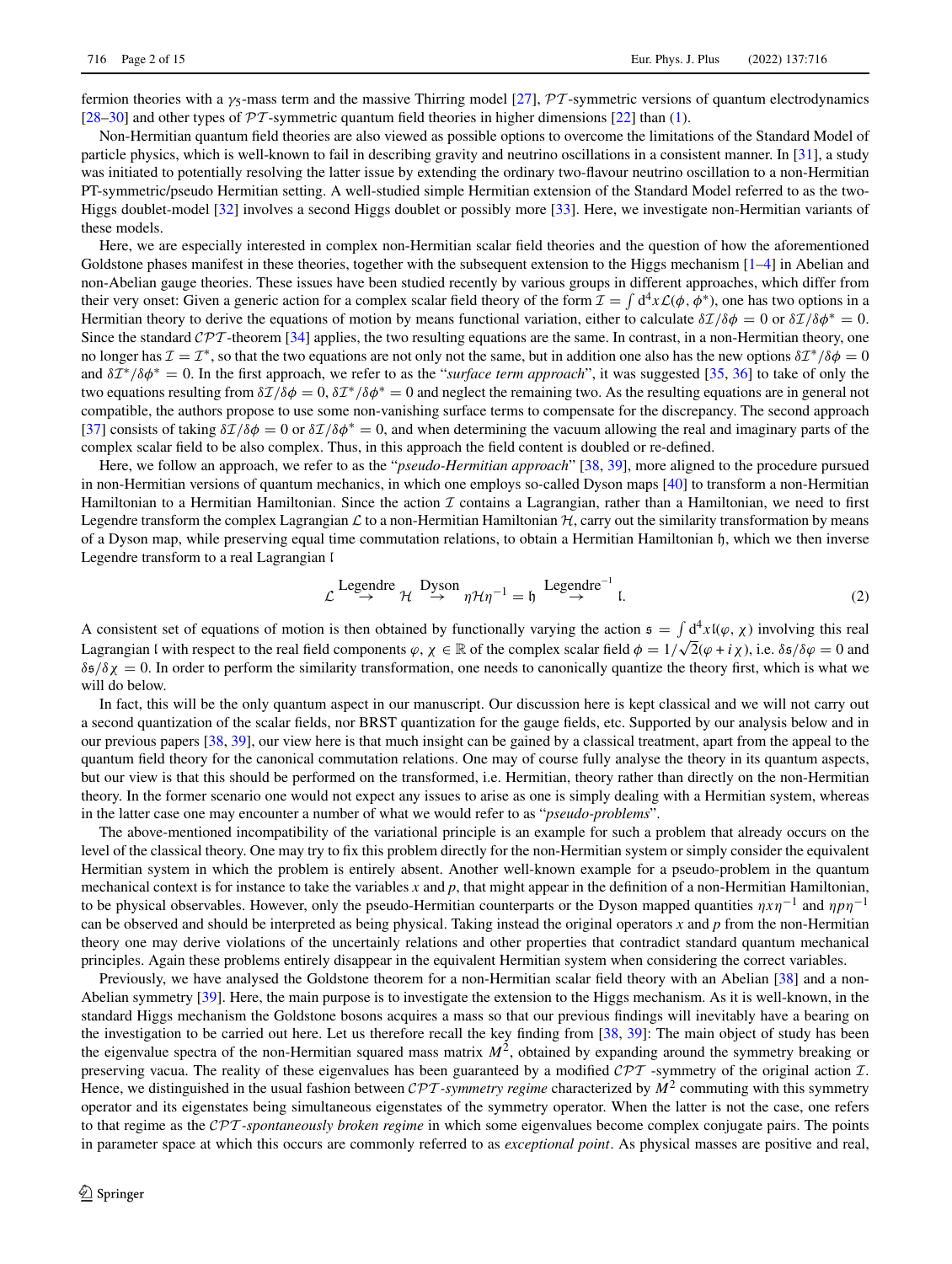we also require the eigenvalues of  $M<sup>2</sup>$  to be non-negative. We encountered a special behaviour at the transition points when the eigenvalues become zero, which we referred to [\[38,](#page-14-18) [39\]](#page-14-19) as *zero exceptional points of type I and type II*.<sup>[1](#page-2-0)</sup> At the type I points, the mass matrix is non-diagonalizable and the continuous symmetry is broken, whereas at the type II points, the mass matrix can be diagonalized and the vacuum with broken continuous symmetry re-acquires the symmetry at this point.

Using the above-mentioned approaches, the Higgs mechanism was previously studied for Abelian [\[37,](#page-14-17) [41\]](#page-14-21) as well as non-Abelian gauge theories [\[36\]](#page-14-16) leading to slightly different findings. In [\[37\]](#page-14-17), the interesting observation made, that the mass of the gauge vector boson vanishes at the zero exceptional point, was not confirmed in [\[41\]](#page-14-21). In addition, for the non-Abelian gauge theories, it was found in [\[36\]](#page-14-16) that the Higgs mechanism even applies in the spontaneously broken *CPT* -regime. Our aim is here to compare the various observations made using these alternative approaches with a pseudo-Hermitian approach, extend the studies to other models, symmetries and representations within this framework.

Our manuscript is organized as follows: In Sect. [2.1,](#page-2-1) we introduce first our non-Hermitian model with scalar field taken in the fundamental representation possessing a local  $SU(2) \times U(1)$ -symmetry, discuss the symmetry breaking vacuum of this theory and subsequently the Higgs mechanism. We indicate how to extend the model from *SU*(2) to *SU*(*N*). We repeat the same discussion in Sect. [2.2](#page-8-0) for a non-Hermitian model with scalar field taken in the adjoint representation. Our conclusions are stated in Sect. [3.](#page-11-0) The distinction between the two types of exceptional points is crucial and for that reason, we include in our appendix a discussion for part of the squared mass matrix that explains the difference.

#### **2 Pseudo-Hermitian approach to the Higgs mechanism**

In this section, we commence by investigating the same model considered in [\[36\]](#page-14-16) using, however, a pseudo-Hermitian method to compare our results with the findings in [\[36\]](#page-14-16). We will observe that the mass spectrum of the fields in the *SU*(2) fundamental representation coincides with the one found in [\[36\]](#page-14-16), but the masses for the gauge vector bosons differ and in particular vanish at the zero-exceptional points. We will extend this model to incorporate a *SU*(*N*)-symmetry and continue to observe this phenomena also for these more general systems. Finally, we will consider a new model for which the fields are taken in a different representation, the adjoint representation of *SU*(2), making similar observations.

# <span id="page-2-1"></span>2.1 A *SU*(2)-model in the fundamental representation

We start by applying the pseudo-Hermitian approach to a model with local  $SU(2) \times U(1)$ -symmetry previously studied using the surface term approach in [\[36\]](#page-14-16). The model corresponds to the gauged version of the one for which the Goldstone mechanism was studied in [\[38\]](#page-14-18)

<span id="page-2-2"></span>
$$
\mathcal{L}_2 = \sum_{i=1}^2 |D_\mu \phi_i|^2 + m_i^2 |\phi_i|^2 - \mu^2 (\phi_1^\dagger \phi_2 - \phi_2^\dagger \phi_1) - \frac{g}{4} (|\phi_1|^2)^2 - \frac{1}{4} \text{Tr} (F_{\mu\nu} F^{\mu\nu}). \tag{3}
$$

Here,  $g, \mu \in \mathbb{R}$ ,  $m_i \in \mathbb{R}$  or  $m_i \in i\mathbb{R}$  are constants. When compared to [\[38\]](#page-14-18), we have replaced here as usual the standard derivatives  $\partial_{\mu}$  by covariant derivatives  $D_{\mu} := \partial_{\mu} - ieA_{\mu}$ , involving a charge  $e \in \mathbb{R}$  and the Lie algebra-valued gauge fields  $A_{\mu} := \tau^a A_{\mu}^a$ . Here, the  $\tau^a$ ,  $a = 1, 2, 3$ , are taken to be Pauli matrices, which when re-defined as  $i(-1)^{a+1}\tau^a$  are the generators of *SU*(2). We have also added the standard Yang–Mills term comprised of the Lie algebra valued field strength  $F_{\mu\nu} := \partial_\mu A_\nu - \partial_\nu A_\mu - ie[A_\mu, A_\nu]$ . The two complex scalar fields  $\phi_i$  are taken to be in the representation space of fundamental representation of  $SU(2)$ . The model described by *L*<sup>2</sup> admits a global continuous *U*(1)-symmetry, a local continuous *SU*(2)-symmetry and two discrete antilinear *CPT* -symmetries as described in more detail in [\[38\]](#page-14-18). Crucially, *L*<sup>2</sup> is not Hermitian, which at this point is simply to be understood as not being invariant under complex conjugation. The Abelian version of  $\mathcal{L}_2$  was discussed in [\[37,](#page-14-17) [39\]](#page-14-19).

As argued in [\[38\]](#page-14-18), it is useful to decompose the complex fields into their real components  $\phi_j^k = 1/\sqrt{2}(\phi_j^k + i\chi_j^k)$  with  $\phi_j^k$ ,  $\chi_j^k \in \mathbb{R}$ . Thus simply rewriting the complex scalar fields in Eq. [\(3\)](#page-2-2) in terms of their real and imaginary components, we obtain the following Lagrangian:

<span id="page-2-3"></span>
$$
\mathcal{L}_{2} = \frac{1}{2} \sum_{k=1}^{2} \sum_{j=1}^{2} \left\{ \left[ \partial_{\mu} \varphi_{j}^{k} + e(A_{\mu} \chi_{j})^{k} \right] \left[ \partial^{\mu} \varphi_{j}^{k} + e(A^{\mu} \chi_{j})^{k} \right]^{*} \right. \\ \left. + \left[ \partial_{\mu} \chi_{j}^{k} - e(A_{\mu} \varphi_{j})^{k} \right] \left[ \partial^{\mu} \chi_{j}^{k} - e(A^{\mu} \varphi_{j})^{k} \right]^{*} - 2 \text{Im} \left[ \left[ \partial_{\mu} \varphi_{j}^{k} + e(A_{\mu} \chi_{j})^{k} \right]^{*} \left[ \partial^{\mu} \chi_{j}^{k} - e(A^{\mu} \varphi_{j})^{k} \right] \right] \right. \\ \left. + m_{j}^{2} \left[ (\varphi_{j}^{k})^{2} + (\chi_{j}^{k})^{2} \right] - 2i \mu^{2} (\varphi_{1}^{k} \chi_{2}^{k} - \chi_{1}^{k} \varphi_{2}^{k}) - \frac{1}{4} F_{\mu\nu}^{k} \left( F^{k} \right)^{\mu\nu} \right\} - \frac{g}{16} \left[ \sum_{k=1}^{2} (\varphi_{1}^{k})^{2} + (\chi_{1}^{k})^{2} \right]^{2} . \tag{4}
$$

<span id="page-2-0"></span>The difference between these two types of points is discussed in the appendix in form of a general discussion for key blocks of the squared mass matrix.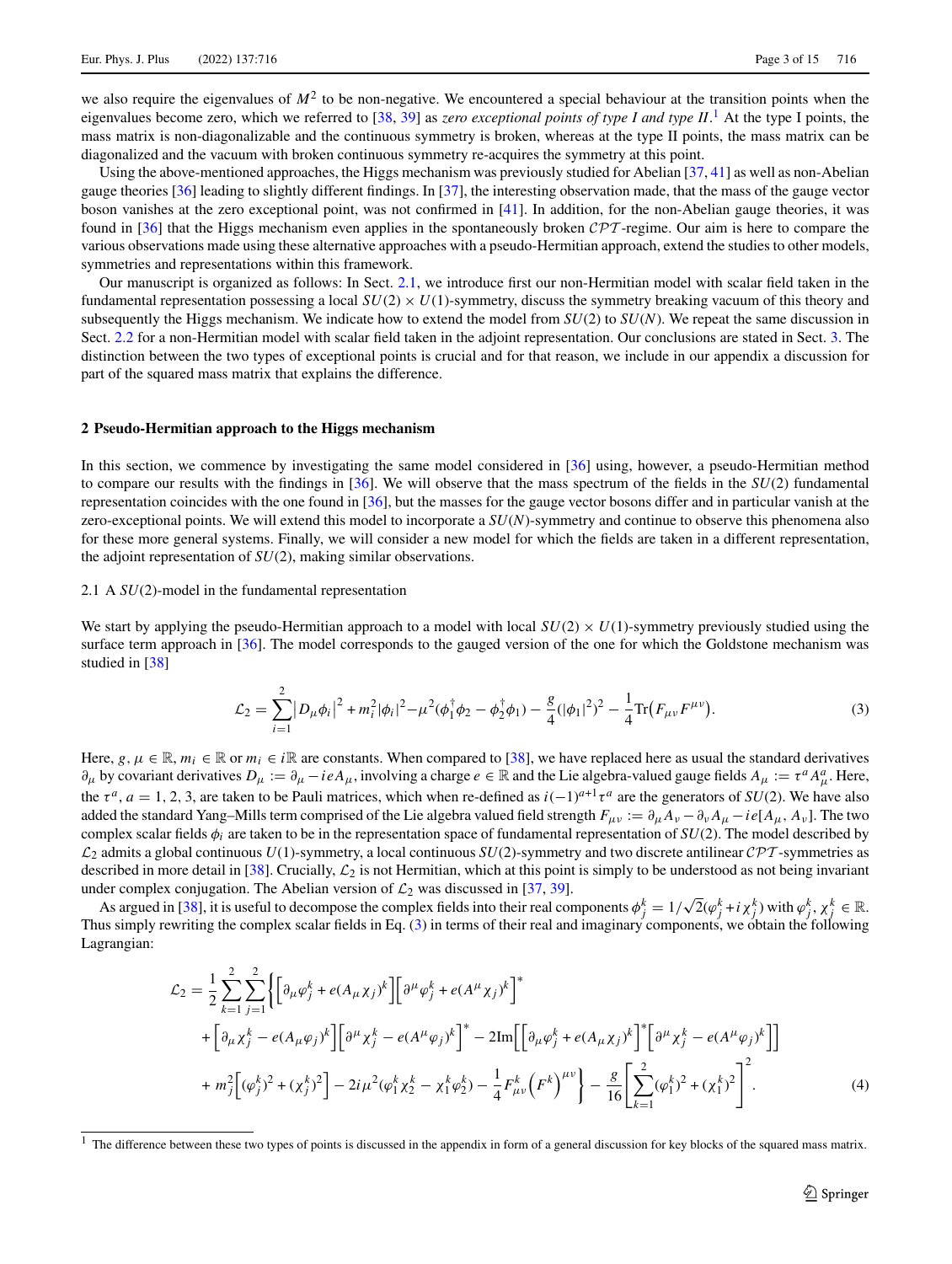We use here the standard notation \* for complex conjugation and  $\dagger$  for the simultaneous conjugation with transposition. See also [\[38\]](#page-14-18) for further details.

The *SU*(2)-symmetry manifests itself as follows: A change in the complex scalar fields due to this symmetry is  $\delta \phi_j^k = i \alpha_a T_a^{kl} \phi_j^l$ where the generators  $T_a$  of the symmetry transformation are the standard Pauli matrices  $\sigma_a$ ,  $a = 1, 2, 3$ . The infinitessimal changes for the real component fields are then identified as

$$
\delta \varphi_j^1 = -\alpha_1 \chi_j^2 + \alpha_2 \varphi_j^2 - \alpha_3 \chi_j^1, \quad \delta \chi_j^1 = \alpha_1 \varphi_j^2 + \alpha_2 \chi_j^2 + \alpha_3 \varphi_j^1,\tag{5}
$$

$$
\delta \varphi_j^2 = -\alpha_1 \chi_j^1 - \alpha_2 \varphi_j^1 + \alpha_3 \chi_j^2, \quad \delta \chi_j^2 = \alpha_1 \varphi_j^1 - \alpha_2 \chi_j^1 - \alpha_3 \varphi_j^2, \tag{6}
$$

which leave the above Lagrangian invariant. The discrete antilinear  $\mathcal{CPT}_{+}$ -symmetries, see [\[38\]](#page-14-18) for more details, manifest themselves as

$$
\mathcal{CPT}_{\pm}: \varphi_j^k(x_\mu) \to \mp (-1)^j \varphi_j^k(-x_\mu), \ \ \chi_j^k(x_\mu) \to \pm (-1)^j \chi_j^k(-x_\mu). \tag{7}
$$

A noteworthy remark is that it is straightforward to generalize the model from a locally *SU*(2) -invariant one to a locally *SU*(*N*) invariant one, by extending the sum over *k* from 2 to *N*, while keeping the *U*(1)-symmetry global. In what follows, we will focus on  $N=2$ .

A crucial feature of  $\mathcal{L}_2$  is that its  $\mathcal{CPT}$  -invariance translates into pseudo-Hermiticity [\[18,](#page-14-22) [42\]](#page-14-23), meaning that it can be mapped to a Hermitian Lagrangian  $l_2$  by means of the adjoint action of a Dyson map  $\eta$  as  $l_2 = \eta \mathcal{L}_2 \eta^{-1}$ . This may be achieved by the slightly modified version of the Dyson map used in [\[37,](#page-14-17) [38\]](#page-14-18)

$$
\eta_2^{\pm} = \exp\left(\pm \sum_{i=1}^2 \int d^3x \Pi^{\varphi_2^i}(t',\vec{x}) \varphi_2^i(t',\vec{x}) + \Pi^{\chi_2^i}(t',\vec{x}) \chi_2^i(t',\vec{x})\right).
$$
(8)

We denote here the time dependence by t' to indicate that commutators are understood as equal time commutators for the canonical momenta  $\Pi^{\varphi_2^i} = \partial_t \varphi_2^i$  and  $\Pi^{\chi_2^i} = \partial_t \chi_2^i$ ,  $i = 1, 2$ . satisfying  $\left[ \psi_j^k(\mathbf{x}, t), \Pi^{\psi_i^m}(\mathbf{y}, t) \right] = i \delta_{ji} \delta_{km} \delta(\mathbf{x} - \mathbf{y}), j, k, l, m = 1, 2$ , for  $\psi = \varphi, \chi.$ 

Hence,  $\eta_2^{\pm}$  is not to be viewed as explicitly time-dependent as discussed in much detail for instance in [\[43\]](#page-14-24). The adjoint action of  $\eta_2^+$  on the individual fields maps as

$$
\varphi_1^k \to \varphi_1^k, \ \varphi_2^k \to -i\varphi_2^k, \ \chi_1^k \to \chi_1^k, \ \chi_2^k \to -i\chi_2^k, \ A_\mu \to A_\mu, \ \ k = 1, 2. \tag{9}
$$

Thus, we convert the complex Lagrangian into the real Lagrangian

$$
I_2 = \frac{1}{2} \sum_{j=1}^{2} (-1)^{j+1} \left\{ \left| \partial_{\mu} \varphi_j + e(A_{\mu} \chi_j) \right|^2 + \left| \partial_{\mu} \chi_j - e(A_{\mu} \varphi_j) \right|^2 + m_j^2 \left[ \varphi_j \cdot \varphi_j + \chi_j \cdot \chi_j \right] \right\}
$$
  
- 2Im $\left[ \left[ \partial_{\mu} \varphi_j + e(A_{\mu} \chi_j) \right]^* \cdot \left[ \partial^{\mu} \chi_j - e(A^{\mu} \varphi_j) \right] \right] + (-1)^j 2\mu^2 (\varphi_1 \cdot \chi_2 - \chi_1 \cdot \varphi_2) \right\}$   
-  $\frac{g}{16} [\varphi_1 \cdot \varphi_1 + \chi_1 \cdot \chi_1]^2 - \frac{1}{4} Tr (F_{\mu\nu} F^{\mu\nu}).$  (10)

We may transform here directly the Lagrangian rather than the Hamiltonian, as suggested in [\(2\)](#page-1-0), since the kinetic energy term is real and the complexity only results from the potential term. Introducing the two two-component fields of the form

<span id="page-3-0"></span>
$$
\Phi^k := \begin{pmatrix} \varphi_1^k \\ \chi_2^k \end{pmatrix}, \quad \Psi^k := \begin{pmatrix} \chi_1^k \\ \varphi_2^k \end{pmatrix}, \quad k = 1, 2,
$$
\n(11)

we can re-write the Lagrangians  $\mathcal{L}_2$  and  $\mathfrak{l}_2$  more compactly. Defining the  $2 \times 2$  matrices

$$
H_{\pm} := \begin{pmatrix} -m_1^2 \pm \mu^2 \\ \pm \mu^2 & m_2^2 \end{pmatrix}, \quad \mathcal{I} := \begin{pmatrix} 1 & 0 \\ 0 & -1 \end{pmatrix}, \quad E := \begin{pmatrix} 1 & 0 \\ 0 & 0 \end{pmatrix}, \tag{12}
$$

the real Lagrangian  $I_2$  acquires the form

$$
I_2 = \frac{1}{2} \Big\{ \Big[ \partial_\mu \Phi + e \mathcal{I} A_\mu \Psi \Big]^* \mathcal{I} \Big[ \partial^\mu \Phi + e \mathcal{I} A^\mu \Psi \Big] + \Big[ \partial_\mu \Psi - e \mathcal{I} A_\mu \Phi \Big]^* \mathcal{I} \Big[ \partial^\mu \Psi - e \mathcal{I} A^\mu \Phi \Big] - 2 \text{Im} \Big[ \Big( \partial_\mu \Phi + e \mathcal{I} A_\mu \Psi \Big)^* \Big( \partial^\mu \Psi - e \mathcal{I} A^\mu \Phi \Big) \Big] - \Phi^T H_+ \Phi - \Psi^T H_- \Psi \Big\} - \frac{g}{16} \Big( \Phi^T E \Phi + \Psi^T E \Psi \Big)^2 - \frac{1}{4} \text{Tr} \Big( F_{\mu\nu} F^{\mu\nu} \Big). \tag{13}
$$

 $\textcircled{2}$  Springer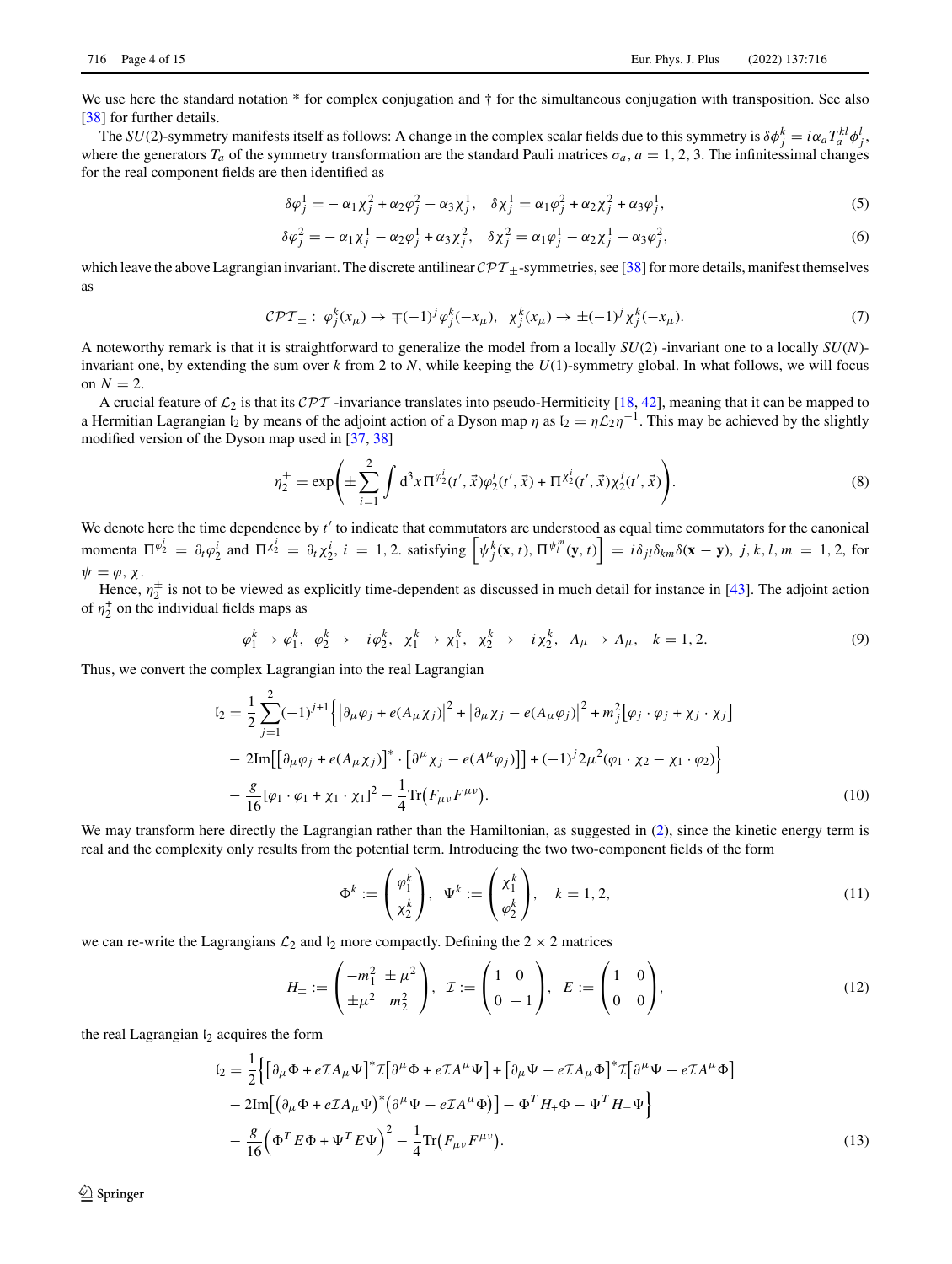We have simplified here the index notation by implicitly contracting, keeping in mind that we are summing over two separate index sets  $k \in \{1, 2\}$  and  $j \in \{1, 2\}$ . For instance, we set

$$
(IA_{\mu}\Phi)^{k}_{\alpha} \to \mathcal{I}_{\alpha\beta}A^{kj}_{\mu}\Phi^{j}_{\beta},\tag{14}
$$

$$
\left[\partial_{\mu}\Phi_{j}^{k} + e(\mathcal{I}A_{\mu}\Psi)_{j}^{k}\right]^{*}\mathcal{I}_{j\ell}\left[\partial^{\mu}\Phi_{\ell}^{k} + e(\mathcal{I}A^{\mu}\Psi)_{\ell}^{k}\right] \rightarrow \left[\partial_{\mu}\Phi + e\mathcal{I}A_{\mu}\Psi\right]^{*}\mathcal{I}\left[\partial^{\mu}\Phi + e\mathcal{I}A^{\mu}\Psi\right],\tag{15}
$$

$$
{\Phi^k}^T H_+ {\Phi^k} \to {\Phi^T} H_+ {\Phi}. \tag{16}
$$

In this formulation, we may think of the real and complex Lagrangians,  $I_2$  and  $\mathcal{L}_2$ , as being simply related by a kind of Wick rotation in the field-configuration space

$$
\Phi^k \to T\Phi^k, \quad \Psi^k \to T\Psi^k, \quad \text{with } T := \begin{pmatrix} 1 & 0 \\ 0 & -i \end{pmatrix}.
$$
 (17)

One may of course wonder about the negative sign in the kinetic term of  $\mathfrak{l}_2$  and whether these lead to ghost fields. Thus, we finish this subsection with a short discussion that establishes that these signs disappear when the Lagrangian is properly diagonalized. As this argument is the same in the global and local theory, we set the gauge fields to zero without loss of generality for this purpose and consider the corresponding action

$$
S = \frac{1}{2} \int d^4x \left( \partial_\mu \Phi^\top \mathcal{I} \partial^\mu \Phi - \Phi^\top H_\pm \Phi \right) + S_{\text{int}}, \tag{18}
$$

$$
= -\frac{1}{2} \int d^4x \Phi^\top \mathcal{I} \big( \partial_\mu \partial^\mu + M^2 \big) \Phi + S_{\text{int}}, \tag{19}
$$

where  $S_{int}$  contains all terms of higher order than  $\Phi^2$ . We also assumed that surface terms vanish at infinity when integrating by parts and used  $\mathcal{I}^2 = \mathbb{I}$ ,  $M^2 = \mathcal{I}H_{\pm}$ . Next, we diagonalize the squared mass matrix as  $M^2 = T^{-1}DT$  and consider next only the integrant of the first term in [\(2\)](#page-1-0)

$$
\Phi^{\top} \mathcal{I} \big( \partial_{\mu} \partial^{\mu} + M^2 \big) \Phi = \Phi^{\top} \mathcal{I} \big( \partial_{\mu} \partial^{\mu} + T D T^{-1} \big) \Phi = \Psi^{\top} \big( \partial_{\mu} \partial^{\mu} + D \big) \Psi,
$$
\n(20)

where we introduced the new field  $\Psi := T^\top \mathcal{I} \Phi$  and used  $T^{-1} = T^\top \mathcal{I}$ .

The latter relation is derived as follows: We start by defining the right and left eigenvectors of  $M<sup>2</sup>$  as

<span id="page-4-4"></span>
$$
\mathcal{I}H_{\pm}v_i = \lambda_i v_i, \quad \text{and} \quad (\mathcal{I}H_{\pm})^{\dagger}u_i = \lambda_i u_i,
$$
\n(21)

respectively. Noting that  $\mathcal{I}^{\dagger} = \mathcal{I}$  and  $H^{\dagger}_{\pm} = H_{\pm}$ , the last relation implies that  $\mathcal{I}H_{\pm}\mathcal{I}u_i = \lambda_i \mathcal{I}u_i$ . Therefore, we can express the right eigenvectors in terms of the left eigenvectors as  $v_i = \mathcal{I}u_i$ . The matrix *T* is made out of the column vectors of  $v_i$ , i.e.  $T = (v_1, \ldots)$ so that  $IT = (u_1, \ldots)$ . Since the left and right eigenvector form a biorthonormal basis,  $v_i \cdot u_j = \delta_{ij}$ , it follows that  $T^{\top}IT = \mathbb{I}$  and hence  $T^{-1} = T^{\top} \mathcal{I}$ .

# <span id="page-4-3"></span>*2.1.1 The symmetry breaking vacuum*

The vacuum solutions  $\Phi_0^k$ ,  $\Psi_0^k$  by solving  $\delta V = 0$ , with *V* denoting the potential

$$
V = \Phi^{\top} H_{+} \Phi + \Psi^{\top} H_{-} \Psi + \frac{g}{16} \left( \Phi^{\top} E \Phi + \Psi^{\top} E \Psi \right)^{2}
$$
 (22)

amounts to solving the two equations

$$
\left(H_{-} + \frac{g}{4}R^{2}E\right)\Psi_{0}^{k} = 0, \quad \left(H_{+} + \frac{g}{4}R^{2}E\right)\Phi_{0}^{k} = 0, \qquad k = 1, 2, \tag{23}
$$

with  $R^2 :=$  $(\phi_1^0)^1$  $\left| \begin{array}{c} 2 \\ + \end{array} \right|$  $(\phi_1^0)^2$ 2  $= \frac{1}{2} \sum_{k=1}^{2} \Phi_0^k{}^T E \Phi_0^k + \Psi_0^k{}^T E \Psi_0^k$ =const. Hence, in the real component field configuration space, the vacuum manifold is a  $S^3$ -sphere with radius *R*. Consequently, we may consider equations [\(23\)](#page-4-0) as two eigenvalue equations. Thus, besides the trivial *SU*(2)-invariant vacuum  $\Phi_0^k = \Psi_0^k = 0$ ,  $k = 1, 2$ , we must have zero eigenvalues in both equations, which is equivalent to requiring

<span id="page-4-2"></span><span id="page-4-1"></span><span id="page-4-0"></span>
$$
R^2 = \frac{4}{gm_2^2}(\mu^4 + m_1^2 m_2^2). \tag{24}
$$

Since  $R^2$  is positive, this equality imposes restrictions on the parameters *g*,  $\mu$  and the possible choices for  $m_1 \in \mathbb{R}$ ,  $m_2 \in i\mathbb{R}$  or  $m_1 \in i\mathbb{R}, m_2 \in \mathbb{R}$ . The corresponding vectors that satisfy equation [\(23\)](#page-4-0), suitably normalized with regard to the standard inner product, are

$$
\Psi_0^2 = N_{\Psi} \binom{m_2^2}{\mu^2}, \quad \Phi_0^2 = N_{\Phi} \binom{-m_2^2}{\mu^2}.
$$
\n(25)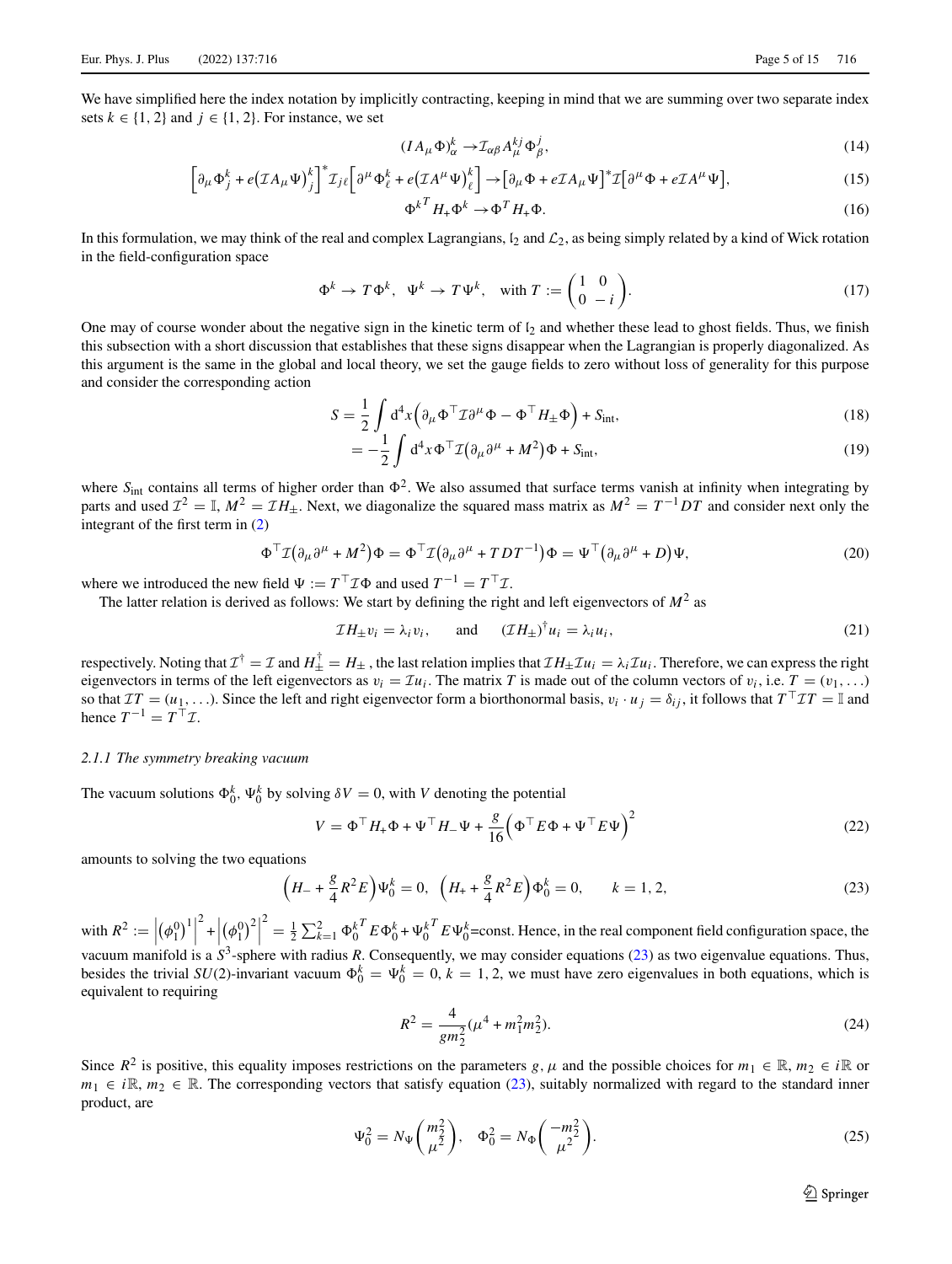Imposing now the constraint on  $R^2$  as stated after equation [\(23\)](#page-4-0), a possible solution is  $\Phi_0^1 = \Psi_0^1 = \Phi_0^2 = 0$  and  $\Psi_0^2$  as defined in [\(25\)](#page-4-1) with normalization constant  $N_{\Psi} = \pm \sqrt{2}R/m_2^2$ . Hence, we recover the symmetry breaking vacuum used in [\[39\]](#page-14-19).

#### *2.1.2 The Higgs mechanism*

Let us now demonstrate how the gauge vector boson acquires a finite mass and how at the same time the emergence of a Goldstone boson is prevented by the Higgs mechanism [\[1–](#page-13-0)[4\]](#page-13-1) in the *CPT* -symmetric regime, at the exceptional points and even in the spontaneously broken *CPT* -symmetric regime. The mechanism breaks down at the two types of zero exceptional points.

Expanding the potential *V* in [\(22\)](#page-4-2) around the vacuum specified at the end of Sect. [2.1.1](#page-4-3) leads to

$$
V(\Phi_0 + \Phi, \Psi_0 + \Psi) = V(\Phi_0, \Psi_0) + \frac{1}{2} \Phi^i \frac{\partial^2 V(\Phi_0, \Psi_0)}{\partial \Phi^i \partial \Phi^j} \Phi^j + \frac{1}{2} \Psi^i \frac{\partial^2 V(\Phi_0, \Psi_0)}{\partial \Psi^i \partial \Psi^j} \Psi^j + \Phi^i \frac{\partial^2 V(\Phi_0, \Psi_0)}{\partial \Phi^i \partial \Psi^j} \Psi^j + \cdots
$$
(26)  
= 
$$
\frac{1}{2} \sum_{i=1}^2 -\Phi^{i \top} \left( H_+ + \frac{g}{4} R^2 E \right) \Phi^i - \Psi^{1 \top} \left( H_- + \frac{g}{4} R^2 E \right) \Psi^1 - \Psi^{2 \top} \left[ H_- + \frac{g}{4} R^2 E + -\frac{g}{2} (E \Psi_0^2)^2 E \right] \Psi^2 + \cdots
$$
(27)

As expected, multiplying the Hessians in [\(27\)](#page-5-0) by *I* gives back the squared mass matrix we found in [\[39\]](#page-14-19). The kinetic term is almost unchanged except for the term involving  $\Psi^2$ 

$$
T = \frac{1}{2} \Big[ \partial_{\mu} \Phi + e \mathcal{I} A_{\mu} \Psi \Big]^{\dagger} \mathcal{I} \Big[ \partial^{\mu} \Phi + e \mathcal{I} A^{\mu} \Psi \Big] + \text{Re} \Big\{ \big( \partial_{\mu} \Phi + e \mathcal{I} A_{\mu} \Psi \big)^{\dagger} \mathcal{I} \big( e \mathcal{I} A^{\mu} \Psi_0 \big) \Big\} - \text{Im} \Big\{ \big( \partial_{\mu} \Phi + e \mathcal{I} A_{\mu} \Psi + e \mathcal{I} A_{\mu} \Psi_0 \big)^{\dagger} \big( \partial^{\mu} \Psi - e \mathcal{I} A^{\mu} \Phi \big) \Big\} + \frac{1}{2} e^2 \big( A_{\mu} \Psi_0 \big)^{\dagger} \mathcal{I} \big( A^{\mu} \Psi_0 \big)
$$
(28)

The last term corresponds to the mass term of the gauge vector boson that we evaluate to

<span id="page-5-2"></span><span id="page-5-0"></span>
$$
\frac{1}{2}e^{2}(A_{\mu}\Psi_{0})^{*}\mathcal{I}(A^{\mu}\Psi_{0}) = \frac{1}{2}e^{2}(A_{\mu}\Psi_{0})^{*}{}_{\alpha}^{*}\mathcal{I}_{\alpha\beta}(A^{\mu}\Psi_{0})_{\beta}^{k}
$$
\n
$$
= \frac{1}{2}e^{2}(A_{\mu}^{\dagger}A^{\mu})^{kj}(\Psi_{0})^{k}_{\alpha}\mathcal{I}_{\alpha\beta}(\Psi_{0})_{\beta}^{j}
$$
\n
$$
= \frac{1}{2}e^{2}(A_{\mu}^{\dagger}A^{\mu})^{22}(\Psi_{0})_{\alpha}^{2}\mathcal{I}_{\alpha\beta}(\Psi_{0})_{\beta}^{2}
$$
\n
$$
= \frac{1}{2}e^{2}A_{\mu}^{a}A^{b\mu}(\tau^{a\dagger}\tau^{b})^{22}\frac{2R^{2}}{m_{2}^{4}}(m_{2}^{4} - \mu^{4})
$$
\n
$$
= \frac{1}{2}m_{g}^{2}A_{\mu}^{a}A^{a\mu},
$$
\n(30)

where we used the standard relation  $\tau^{a\dagger} \tau^b = \tau^a \tau^b = \delta_{ab} \mathbb{I} + i \epsilon_{abc} \tau^c$ . Therefore, we read off the mass of each of the three components of the gauge vector boson as

<span id="page-5-1"></span>
$$
m_g := \frac{\sqrt{2}eR}{m_2^2} \sqrt{m_2^4 - \mu^4}.
$$
\n(31)

In [\[39\]](#page-14-19), we identified the physical regions in the parameter space in which the squared mass matrix has non-negative eigenvalues and in which the Goldstone bosons can be identified. Let us now compare those regions with the values for which the gauge vector boson becomes massive. We immediately see from the expression in [\(31\)](#page-5-1) that the gauge vector boson remains massless when  $\mu^4 = m_2^4$ or when  $R = 0$ , i.e.  $\mu^4 = -m_1^2 m_2^2$ . The two sets of values correspond precisely to the two types of zero exceptional points, type I and II, respectively, at which the squared mass matrix develops zero eigenvalues  $\lambda = 0$ . These points are distinct from standard exceptional points where two eigenvalues coalesce and become complex thereafter, here at  $\lambda = \frac{\mu^4}{m_2^2} - m_2^2$ . See the appendix for a more detailed explanation about the distinction between these types of exceptional points.

Thus, the two aspects of the Higgs mechanism, i.e. giving mass to the gauge vector boson and at the same time preventing the existence of the Goldstone bosons, remain to go hand in hand. In the *CPT* -symmetric regime, the mechanism applies, but at the zero exceptional points, the Higgs mechanism breaks down as the Goldstone bosons are not identifiable [\[39\]](#page-14-19), and at the same time, the gauge vector boson remains massless. In contrast, at the exceptional point, the Goldstone bosons are identifiable [\[39\]](#page-14-19), although in a different manner, and the gauge vector bosons become massive.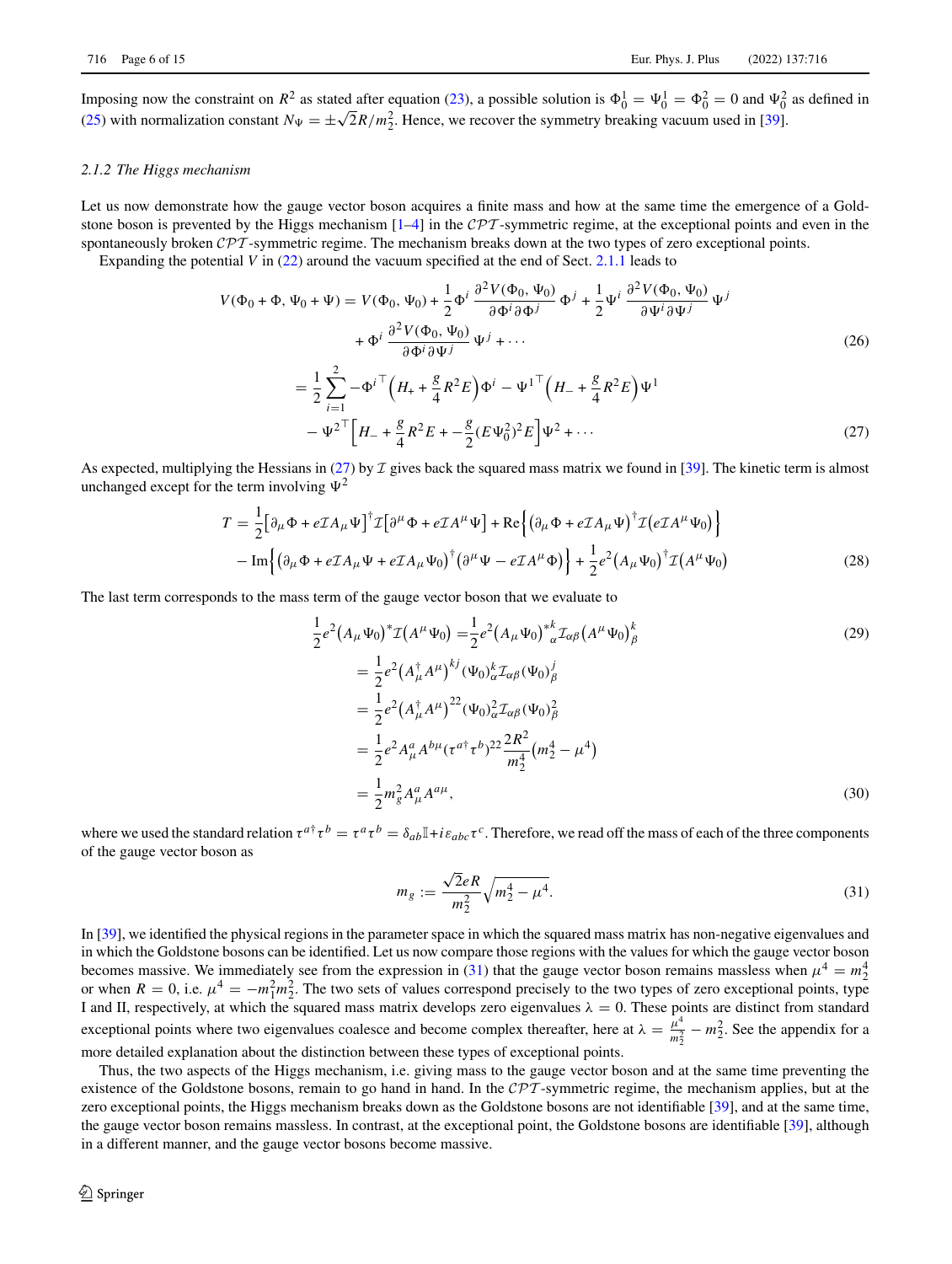<span id="page-6-1"></span>

Let us see this in detail by following [\[39\]](#page-14-19) and replacing  $m_i^2 \to c_i m_i^2$ , with  $c_i = \pm 1$  to account for all possibilities in signs. We found that physical regions only exist for the two cases  $c_1 = -c_2 = 1$  and  $c_1 = -c_2 = -1$ . For the two cases, we may then write

<span id="page-6-0"></span>
$$
\frac{m_g^2}{m_1^2} = c_2 \frac{4e^2}{g} \frac{m_1^6}{m_2^6} \left( \frac{m_2^4}{m_1^4} - \frac{\mu^4}{m_1^4} \right) \left( \frac{\mu^4}{m_1^4} - \frac{m_2^2}{m_1^2} \right),\tag{32}
$$

noting that  $m_g^2/m_1^2$  only depends on the two parameters  $m_2^2/m_1^2$  and  $m_2^4/m_1^4$  similarly as the eigenspectrum of the squared mass matrix  $[36, 39]$  $[36, 39]$  $[36, 39]$ . We require the right-hand side of  $(32)$  to be positive as shown in Fig. [1.](#page-6-1)

We observe in Fig. [1](#page-6-1) that while the region in which the Goldstone boson can be identified is bounded by exceptional as well as zero exceptional points, the exceptional points lie well inside the region for which the gauge vector boson is massive, i.e. they acquire a mass in the *CPT* -symmetric regime as well as in the spontaneously broken *CPT* -symmetric regime. In the *CPT* -symmetric regime, this agrees well with the findings that at these points the "would be Goldstone boson" is prevented from existing as a massless particle. We use here "would be Goldstone bosons" rather than "Goldstone boson", as they do not exist in the gauged theory, but could be constructed by setting the gauge fields to zero. We may think of the sign change in front of the mass terms,  $c_i \rightarrow -c_i$ , that relates the left to the right panel as a phase transition [\[44\]](#page-14-25).

Let us now demonstrate this behaviour in detail and expand for this purpose the Lagrangian around the symmetry broken vacuum up to second order in the fields

$$
I_2 = \sum_{k=1}^2 \frac{1}{2} \partial_\mu \Phi^{k}{}^T \mathcal{I} \partial^\mu \Phi^k + \frac{1}{2} \partial_\mu \Psi^{k}{}^T \mathcal{I} \partial^\mu \Psi^k - \frac{1}{2} \Phi^{k}{}^T \left( H_+ + \frac{g}{4} R^2 E \right) \Phi^k
$$
  

$$
- \frac{1}{2} \Psi^{1}{}^T \left( H_- + \frac{g}{4} R^2 E \right) \Psi^1 - \frac{1}{2} \Psi^{2}{}^T \left( H_+ + \frac{g}{4} R^2 E + \frac{g}{2} (E \Psi_{(0)}^2)^2 E \right) \Psi^2
$$
  

$$
+ e \text{Re} \left[ \partial_\mu \Phi^\dagger (A^\mu \Psi_0) \right] + e \text{Im} \left[ \left( \mathcal{I} A_\mu \Psi_0 \right)^\dagger \partial^\mu \Psi \right] + \frac{1}{2} m_g^2 A_\mu^a A^{a\mu} + \cdots
$$
 (33)

We recall now from [\[39\]](#page-14-19) that the first two lines of the Lagrangian  $\mathfrak{h}_2$  can be diagonalized and the Goldstone bosons can be identified in terms of the field content of the model. Furthermore, the Goldstone modes are eigenvectors in the null space of squared mass matrices

<span id="page-6-3"></span><span id="page-6-2"></span>
$$
M_{\pm}^{2} := \mathcal{I}\Big(H_{\pm} + \frac{g}{4}R^{2}E\Big),\tag{34}
$$

computed above as  $\Psi_0^2$  and  $\mathcal{I}\Psi_0^2$ , so that the Goldstone modes are proportional to these two vectors. The explicit forms of the Goldstone fields were found in [\[38\]](#page-14-18) (equation (3.40) therein), denoted as  $\psi_5^{\text{Gb}}, \psi_3^{\text{Gb}}$  and  $\psi_1^{\text{Gb}}$ , therein. We express them here as

$$
G^{1} := \frac{e}{m_{g}} (\Psi_{0}^{2})^{T} \Phi^{1}, \quad G^{3} := \frac{e}{m_{g}} (\Psi_{0}^{2})^{T} \Phi^{2}, \quad G^{2} := -\frac{e}{m_{g}} (\Psi_{0}^{2})^{T} \mathcal{I} \Psi^{1}, \tag{35}
$$

respectively. As expected for the Higgs mechanism, the number of "would be Goldstone bosons" equals the amount of massive vector gauge bosons. The fact that the Goldstone modes are inverse proportional to the mass of the gauge bosons explains that they cannot be identified for massless gauge bosons. Keeping now only the Goldstone kinetic term from the first two lines of the Lagrangian  $I_2$  and the one involving the gauge fields in Eq. [\(33\)](#page-6-2), we obtain

$$
I_2 = \sum_{a=1}^3 \frac{1}{2} \partial_\mu G^a \partial^\mu G^a + e \text{Re} \big[ \partial_\mu \Phi^\dagger (A^\mu \Psi_0) \big] + e \text{Im} \big[ \big( \mathcal{I} A_\mu \Psi_0 \big)^\dagger \partial^\mu \Psi \big] + \frac{1}{2} m_g^2 A_\mu^a A^{a\mu} + \cdots
$$
 (36)

Using the explicit representations of the Pauli matrices, the real and imaginary parts are determined as

$$
\mathrm{Re}\Big[\partial_{\mu}\Phi^T A^{\mu}\Psi_0\Big]=A^a_{\mu}\mathrm{Re}\Big[\partial_{\mu}\Phi^T \tau^a\Psi_0\Big]=A^1_{\mu}\partial_{\mu}\Phi^T \tau^1\Psi_0+A^3_{\mu}\partial_{\mu}\Phi^T \tau^3\Psi_0
$$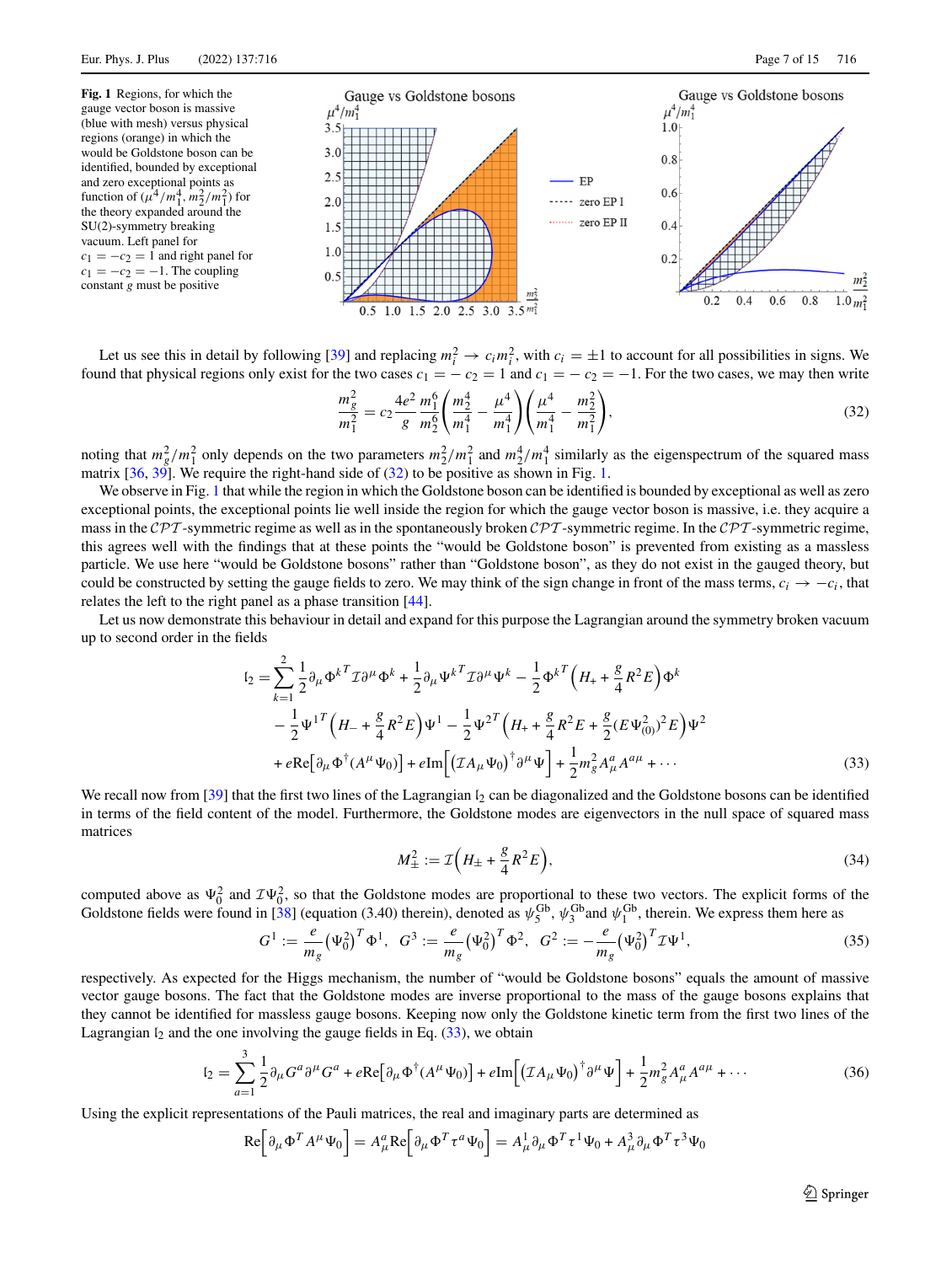$$
= A_{\mu}^{1} \partial_{\mu} (\Phi^{1})^{T} \Psi_{0}^{2} - A_{\mu}^{3} \partial_{\mu} (\Phi^{2})^{T} \Psi_{0}^{2}
$$
  
\n
$$
= A_{\mu}^{1} \frac{m_{g}}{e} \partial^{\mu} G^{1} - \frac{m_{g}}{e} A_{\mu}^{3} \partial^{\mu} G^{3}
$$
  
\n
$$
\text{Im}[(\mathcal{I}A_{\mu} \Psi_{0})^{\dagger} \partial^{\mu} \Psi] = A_{\mu}^{a} \text{Im}[\Psi_{0}^{T} \tau^{a} \mathcal{I} \partial^{\mu} \Psi] = -i(A_{\mu}^{2} \Psi_{0}^{T} \tau^{2} \mathcal{I} \partial^{\mu} \Psi)
$$
  
\n
$$
= A_{\mu}^{2} (\Psi_{0}^{2})^{T} \mathcal{I} \partial^{\mu} \Psi^{1} = -A_{\mu}^{2} \frac{m_{g}}{e} \partial^{\mu} G^{2}.
$$
\n(38)

Finally, the Lagrangian in [\(36\)](#page-6-3) can be simplified to

$$
I_2 = \sum_{a=1}^3 \frac{1}{2} \partial_\mu G^a \partial^\mu G^a - m_g A_\mu^1 \partial^\mu G^1 + m_g A_\mu^2 \partial^\mu G^2 - m_g A_\mu^3 \partial^\mu G^3 + \frac{1}{2} m_g^2 A_\mu^a A^{a\mu} + \cdots
$$
  
\n
$$
= \frac{1}{2} m_g^2 \left( A_\mu^1 - \frac{1}{m_g} \partial_\mu G^1 \right)^2 + \frac{1}{2} m_g^2 \left( A_\mu^2 + \frac{1}{m_g} \partial_\mu G^2 \right)^2 + \frac{1}{2} m_g^2 \left( A_\mu^3 + \frac{1}{m_g} \partial_\mu G^3 \right)^2 + \cdots
$$
  
\n
$$
= \frac{1}{2} \sum_{a=1}^3 m_g^2 B_\mu^a B^{a\mu} + \cdots,
$$
\n(39)

where we defined the new vector gauge particle with component fields  $B^a_\mu := A^a_\mu - \frac{1}{m_g} \partial_\mu G^a$ . We may also replace  $A^a_\mu$  by  $B^a_\mu$  in the field strength  $F_{\mu\nu}$  so that  $A_{\mu}$  can be eliminated entirely from the Lagrangian. We see that the Higgs mechanism applies as long as  $m_g \neq 0$ . However, at the zero exceptional points, not only the gauge boson mass vanishes, but the Higgs mechanism no longer applies, in the sense that we cannot remove the degrees of freedom of Goldstone bosons.

We summarize the behaviour we found in the different types of regimes in the following Table.

|                                  | $\mathcal{CPT}$ | Sp. broken $\mathcal{CPT}$ | EP      | Zero EP I       | Zero EP II      |
|----------------------------------|-----------------|----------------------------|---------|-----------------|-----------------|
| Gauge bosons<br>Goldstone bosons | Massive         | Massive                    | Massive | <b>Massless</b> | <b>Massless</b> |

Thus, we encounter three different types of behaviour: in the *CPT* -symmetric regime, at the standard exceptional points as well as in the spontaneously broken *CPT* -symmetric regime, the Higgs mechanism applies in the usual way. However, in the latter regime, other particles in the theory become non-physical. At the zero exceptional points, the vector gauge bosons remain massless, and no Goldstone bosons can be identified in the global theory.

## *2.1.3 From SU(2) to SU(N)*

We will now follow the same line of reasoning as in the previous subsection and generalize our model from possessing a  $SU(2)$ symmetry to one with a  $SU(N)$ -symmetry. For this purpose, we simply replace the Pauli matrices in all our expressions by the traceless and skew-Hermitian *N* × *N*-matrices corresponding to the *SU*(*N*)-generators  $T^a$  with  $a = 1, ..., (N^2 - 1)$ . The vacua are still determined by the solutions of the eigenvalue problem [\(23\)](#page-4-0) with zero eigenvalue condition

$$
R^{2} = \frac{1}{2} \sum_{i=1}^{N} {\Phi_{0}^{i}}^{T} E {\Phi_{0}^{i}} + {\Psi_{0}^{i}}^{T} E {\Psi_{0}^{i}} = \text{constant} = \frac{4}{gm_{2}^{2}} (\mu^{4} + m_{1}^{2} m_{2}^{2}).
$$
 (40)

The zero eigenvalue condition implies that the vacuum manifold is a  $S^{2N-1}$ -sphere with radius *R*. This follows from the fact that  $SU(N)$  acts on the 2*N*-dimensional space spanned by  $(\varphi_1^{0})^i$ ,  $(\chi_1^{0})^i$ ,  $i = 1, ..., N$ , with norm equal to  $R^2$ . On this space  $SU(N - 1)$  simply permutes the fields among themselves, hence acting as a stabilizer or isotropy subgroup. Thus, the vacuum manifold corresponds to the coset  $SU(N)/SU(N-1) \cong S^{2N-1}$ .

As we discussed in detail in [\[39\]](#page-14-19), we may utilize the symmetry of the Lagrangian to transform the vacua into convenient forms without changing the eigenvalue spectrum of the mass matrix. Thus, using the elements  $T \in SU(N)/SU(N-1) \subset SU(N)$ , we may transform the vacuum into the form

<span id="page-7-0"></span>
$$
\Phi_0^i = 0, \quad \Psi_0^i = \frac{\sqrt{2}R}{\sqrt{N}m_2^2} \binom{m_2^2}{\mu^2}, \quad \text{for } i = 1, ..., N,
$$
\n(41)

satisfying the constraint [\(40\)](#page-7-0). Let us now use this *SU*(*N*)-symmetry breaking vacuum to calculate the mass of the gauge vector boson. Taking the proper *SU*(*N*)-algebra rather than the physicist's version, as in the last subsection for *SU*(2), we also change  $e \rightarrow ie$ . Dropping here the kinetic term reported in [\(28\)](#page-5-2) and considering only the relevant term in the Lagrangian we obtain

$$
I_A := \frac{1}{2} e^2 A^a_\mu A^{b\mu} \Big( T^{a\dagger} T^b \Big)_{ij} (\Psi_0)^i_\alpha \mathcal{I}_{\alpha\beta} (\Psi_0)^j_\beta
$$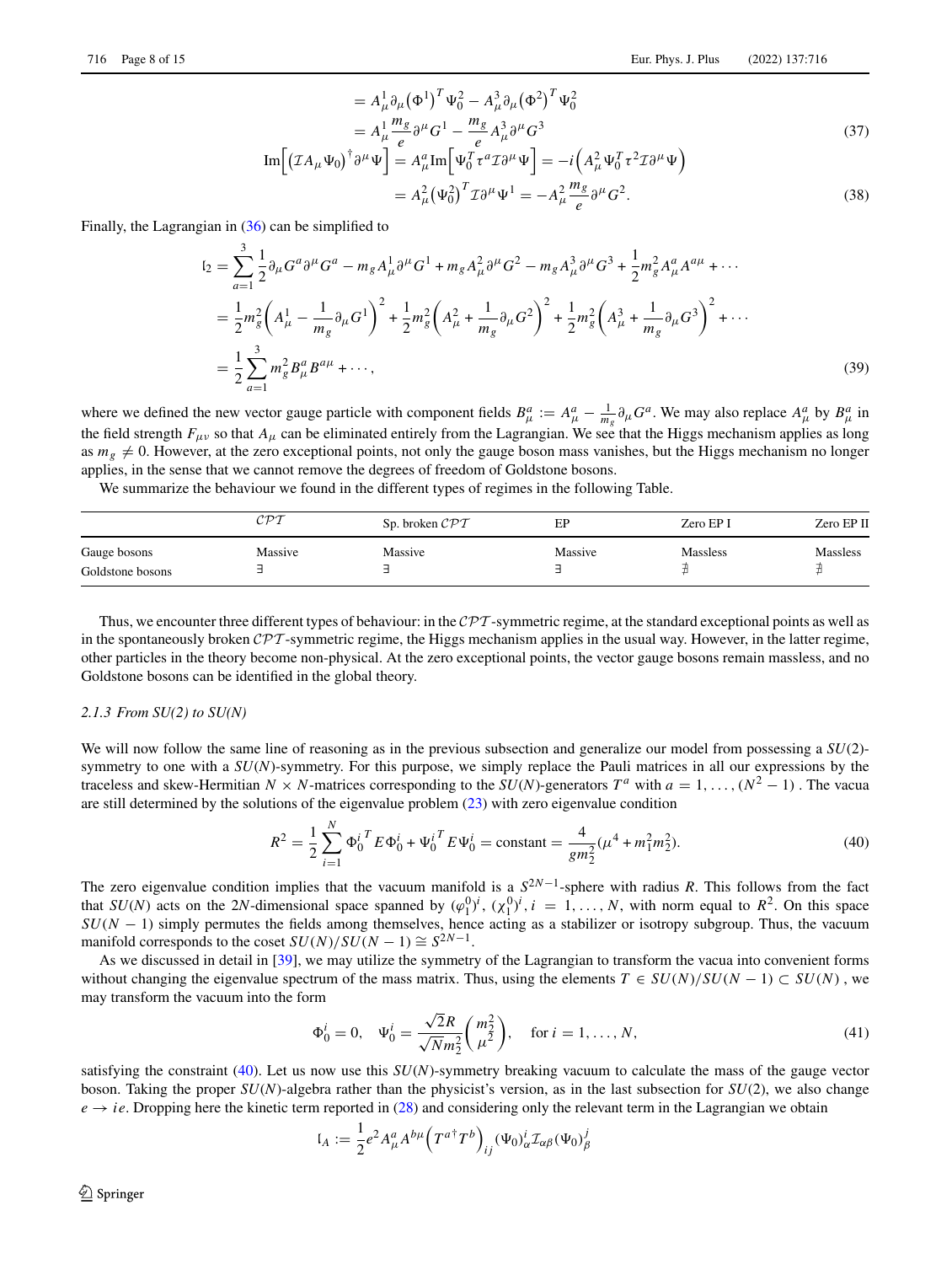$$
= \frac{1}{N} e^2 A^a_\mu A^{b\mu} R^2 \left( 1 - \frac{\mu^4}{m_2^4} \right) \sum_{i,j=1}^N \left( T^a T^b \right)_{ij} . \tag{42}
$$

We evaluate the last factor using the identity  $T^aT^b = \frac{1}{2N} \delta_{ab} \mathbb{I}_N + \frac{1}{2} \sum_{\substack{c=1 \ r \neq b}}^{N^2-1} (f_{abc} + ig_{abc})T^c$ , where the  $g_{abc}$  and  $f_{abc}$  are completely symmetric and anti-symmetric tensors, respectively. We note that  $\sum_{i,j=1}^{N} (T^c)_{ij} = \text{Tr} T^c = 0$  due to the skew-Hermitian nature of  $T^c$  and  $\sum_{i,j=1}^N (\mathbb{I}_N)_{ij} = \text{Tr} \mathbb{I}_N = N$ . Thus, we can diagonalize  $I_A$ , computing

$$
I_A = \frac{R^2}{2N} e^2 \left( 1 - \frac{\mu^4}{m_2^4} \right) A^a_\mu A^{a\mu} = \frac{1}{2} m_g^2 A^a_\mu A^{a\mu}, \tag{43}
$$

from which we read off the masses  $m_g^{(a)}$  of the  $N^2 - 1$  gauge vector bosons. We note that once again they vanish at the zero exceptional points, but now for all *SU*(*N*)-models.

#### <span id="page-8-0"></span>2.2 A *SU*(2)-symmetric model in adjoint representation

As we have demonstrated, the gauge vector boson becomes massive for the *SU*(*N*)-symmetric model in the *CPT* -symmetric regime and at the exceptional point when the fields are taken to be in the representation space of the fundamental representation. On the other hand, the Higgs mechanism breaks down at the zero exceptional points. Remarkably, it still applies when the *CPT* -symmetry is broken, although in that regime other particles acquire complex masses so that the region is non-physical. Recall that the regions in which the *CPT* -symmetry holds are identified in Fig. [1.](#page-6-1)

Let us now see whether we encounter a similar behaviour when the fields are taken in adjoint representation. We consider here a slightly different non-Hermitian *SU*(2)-invariant Lagrangian

$$
\mathcal{L}_2^{\text{ad}} = \frac{1}{2} \text{Tr} (D\phi_1)^2 + \frac{1}{2} \text{Tr} (D\phi_2)^2 - \frac{m_1^2}{2} \text{Tr} (\phi_1^2) + \frac{m_2^2}{2} \text{Tr} (\phi_2^2) - i \mu^2 \text{Tr} (\phi_1 \phi_2) - \frac{g}{4} \left[ \text{Tr} (\phi_1^2) \right]^2 - \frac{1}{4} \text{Tr} (F^2),
$$
\n(44)

where as in Eq. [\(4\)](#page-2-3), we take  $g, \mu \in \mathbb{R}$ ,  $m_i \in \mathbb{R}$  or  $m_i \in i\mathbb{R}$ , to be constants. The two complex scalar fields are expressed as  $\phi_i = \phi_i^a T^a$ ,  $i = 1, 2$  and  $a = 1, 2, 3$ , where the  $T^a$  are the three *SU*(2)-generators in the adjoint representation that, up to a factor of 2, satisfy the same algebra as the Pauli spin matrices, that is  $[T^a, T^b] = i\varepsilon_{abc}T^c$ . Hence, the adjoint representation is  $(T^a)_{bc} = -i\varepsilon_{abc}$ , i.e. to be explicit

$$
T^{1} = \begin{pmatrix} 0 & 0 & 0 \\ 0 & 0 & -i \\ 0 & i & 0 \end{pmatrix}, \quad T^{2} = \begin{pmatrix} 0 & 0 & i \\ 0 & 0 & 0 \\ -i & 0 & 0 \end{pmatrix}, \quad T^{3} = \begin{pmatrix} 0 & -i & 0 \\ i & 0 & 0 \\ 0 & 0 & 0 \end{pmatrix}, \tag{45}
$$

such that  $\text{Tr}(T^a T^b) = 2\delta^{ab}$  and therefore  $\text{Tr}(\phi^2) = 2\sum_{a=1}^3 \phi^a \phi^a$ . The *SU*(2)-symmetry in the adjoint representation for each generator  $T^a$  is therefore

$$
\phi_j \to e^{i\alpha T^a} \phi_j e^{-i\alpha T^a} \approx \phi_j - \alpha \varepsilon_{abc} \phi_j^b T^c,
$$
\n(46)

so that the infinitesimal changes to the fields  $\phi_i^a$  result to

<span id="page-8-4"></span><span id="page-8-3"></span><span id="page-8-2"></span><span id="page-8-1"></span>
$$
\delta \phi_i^a = -\alpha \varepsilon_{abc} \phi_i^b. \tag{47}
$$

We will utilize this expression below.

In more a compact form, the Lagrangian in  $(44)$  can be expressed equivalently as

$$
\mathcal{L}_2^{\text{ad}} = D_{\mu} \phi_i^a D^{\mu} \phi_i^a - \phi_i^a M_{ij}^2 \phi_j^a - g \left( \phi_i^a E_{ij} \phi_j^a \right)^2 - \frac{1}{4} F_{\mu\nu}^a (F^{\mu\nu})^a,
$$
\n(48)

where repeated indices are summed over the appropriate index sets *i*, *j*,  $\mu$ ,  $\nu \in \{1, 2\}$  and  $a, b \in \{1, 2, 3\}$ . The matrix  $M^2$  is defined as

$$
M^{2} = \begin{pmatrix} m_{1}^{2} & i\mu^{2} \\ i\mu^{2} & -m_{2}^{2} \end{pmatrix},
$$
 (49)

and *E* as in [\(12\)](#page-3-0). The covariant derivative in the adjoint representation acting on a complex field takes on the form

$$
(D_{\mu}\phi_i)^a := \partial_{\mu}\phi_i^a + e \varepsilon_{abc} A_{\mu}^b \phi_i^c
$$
\n<sup>(50)</sup>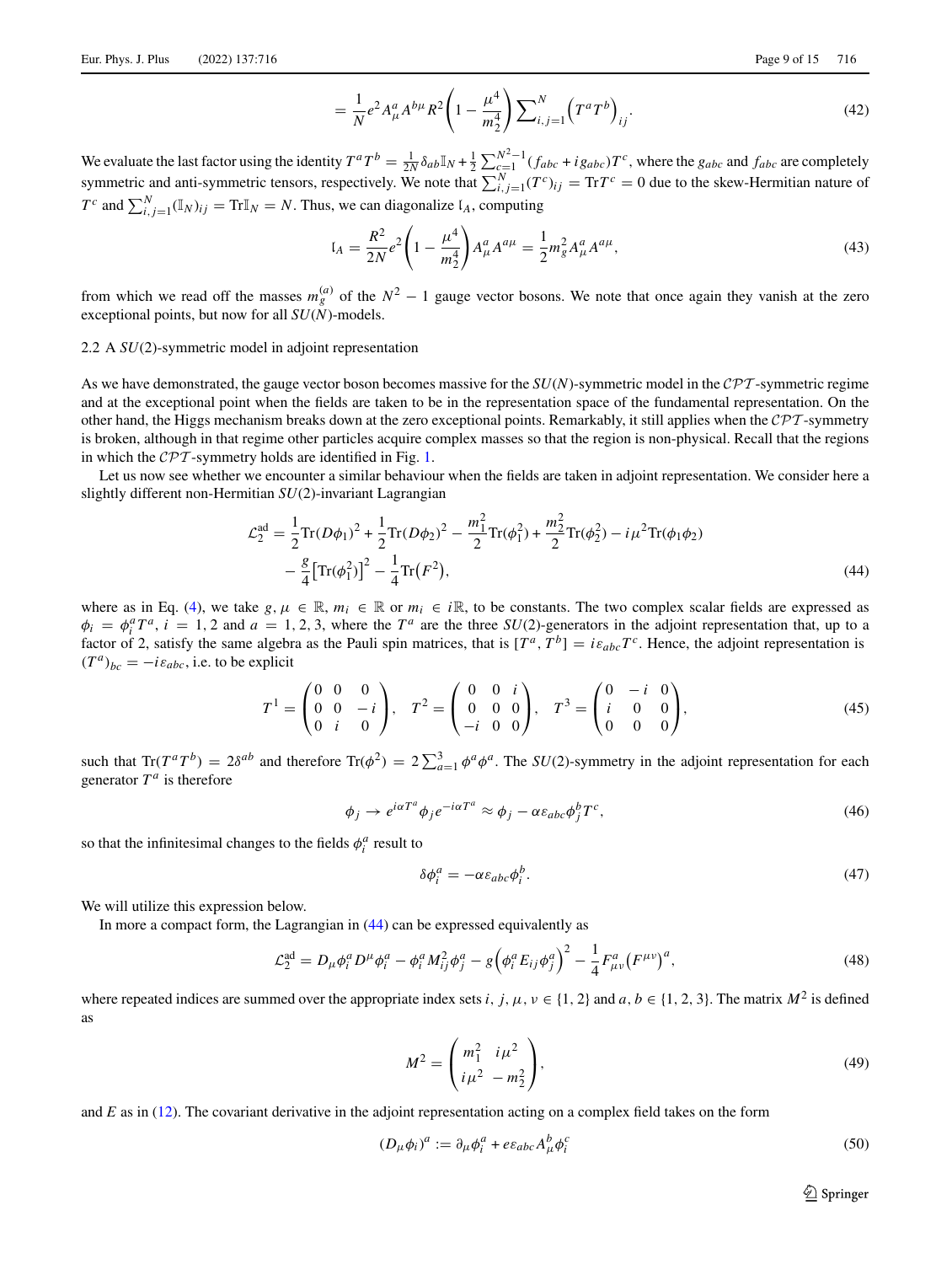Pursuing here a pseudo-Hermitian approach we perform a similarity transformation on the Lagrangian in [\(48\)](#page-8-2) with Dyson map

$$
\eta = \prod_{a=1}^{3} e^{\frac{\pi}{2} \int d^3 x \Pi_2^a \phi_2^a},\tag{51}
$$

that maps the complex Lagrangian  $\mathcal{L}_2^{\text{ad}}$  to a real Lagrangian

$$
I_2^{ad} = (D_{\mu}\phi_i)^a T_{ij} (D^{\mu}\phi_j)^a - \phi_i^a H_{ij}\phi_j^a - g \left(\phi_i^a E_{ij}\phi_j^a\right)^2, \qquad (52)
$$

where the matrix *H* is defined as

<span id="page-9-2"></span><span id="page-9-0"></span>
$$
H := \begin{pmatrix} m_1^2 \ \mu^2 \\ \mu^2 \ m_2^2 \end{pmatrix},\tag{53}
$$

and  $\mathcal I$  as in [\(12\)](#page-3-0).

# *2.2.1 The SU(2)-symmetry preserving and breaking vacua*

To find the different types of vacua  $\phi^0$ , we need to solve again  $\delta V = 0$ . The corresponding functional variation of the Lagrangian in [\(52\)](#page-9-0) leads to the three sets of equations

<span id="page-9-1"></span>
$$
(H + 2gR^{2}E)(\phi^{0})^{a} = 0, \quad a = 1, 2, 3,
$$
\n(54)

with  $R^2 := (\phi_i^0)^a E_{ij} (\phi_j^0)^a$ . Next to the trivial *SU*(2)-symmetry preserving solution  $(\phi^0)^a = 0$ , a *SU*(2)-symmetry breaking solution is obtained by requiring  $(\phi^0)^a$  to become a vector in the null space of the matrix  $H + 2gR^2E$ , which is the case when

$$
\left(\phi^0\right)^a = \frac{N_a}{m_2^2} \begin{pmatrix} m_2^2 \\ -\mu^2 \end{pmatrix}, \text{ and } R^2 = \frac{\mu^4 - m_1^2 m_2^2}{2gm_2^2},
$$
\n(55)

where the  $N_a$  are normalization constants. Given the solution in [\(55\)](#page-9-1), the relation for  $R^2$  imposes the additional constraint  $R^2 = N_1^2 + N_2^2 + N_3^2$  on these constants. Expressing the Lie algebra valued vacuum field representation [\(45\)](#page-8-3), we obtain

$$
\phi_1^0 = i \begin{pmatrix} 0 & -N_3 & N_2 \\ N_3 & 0 & -N_1 \\ -N_2 & N_1 & 0 \end{pmatrix}, \text{ and } \phi_2^0 = -\frac{\mu^2}{m_2^2} \phi_1^0.
$$
 (56)

We can now apply the  $SU(2)$ -symmetry to the vacuum state in the form

$$
\phi^{\text{vac}} = \left[ \left( \phi_1^0 \right)^1, \left( \phi_2^0 \right)^1, \left( \phi_1^0 \right)^2, \left( \phi_2^0 \right)^2, \left( \phi_1^0 \right)^3, \left( \phi_2^0 \right)^3 \right],\tag{57}
$$

so that the infinitesimal changes  $\delta\phi_i(\phi^{\text{vac}})$  with [\(47\)](#page-8-4) and [\(55\)](#page-9-1) yield the following states for each generator

$$
v_1^0 = \frac{\alpha_1}{m_2^2} (0, 0, N_3 m_2^2, -N_3 \mu^2, -N_2 m_2^2, N_2 \mu^2),
$$
\n(58)

$$
v_2^0 = \frac{\alpha_2}{m_2^2} \left( -N_3 m_2^2, N_3 \mu^2, 0, 0, N_1 m_2^2, -N_1 \mu^2 \right),\tag{59}
$$

$$
v_3^0 = \frac{\alpha_3}{m_2^2} (N_2 m_2^2, -N_2 \mu^2, -N_1 m_2^2, N_1 \mu^2, 0, 0),
$$
\n(60)

as solutions for  $\phi$ <sup>vac</sup>. Evidently, these states are linearly dependent as

<span id="page-9-5"></span><span id="page-9-4"></span><span id="page-9-3"></span>
$$
\sum_{i=1}^{3} \frac{N_i v_i^0}{\alpha_i} = 0.
$$
 (61)

According to Goldstone's theorem, the states  $v_i^0$  should be eigenvectors of the squared mass matrix with eigenvalue 0. As only two of them are linearly independent we expect to find two massless Goldstone bosons, which in our gauged model correspond to "would be Goldstone bosons". Hence, the *SU*(2)-symmetry has been broken down to a *U*(1)-symmetry, so that the group theoretical argument predicts two Goldstone bosons equal to the dimension of the coset *SU*(2)/*U*(1).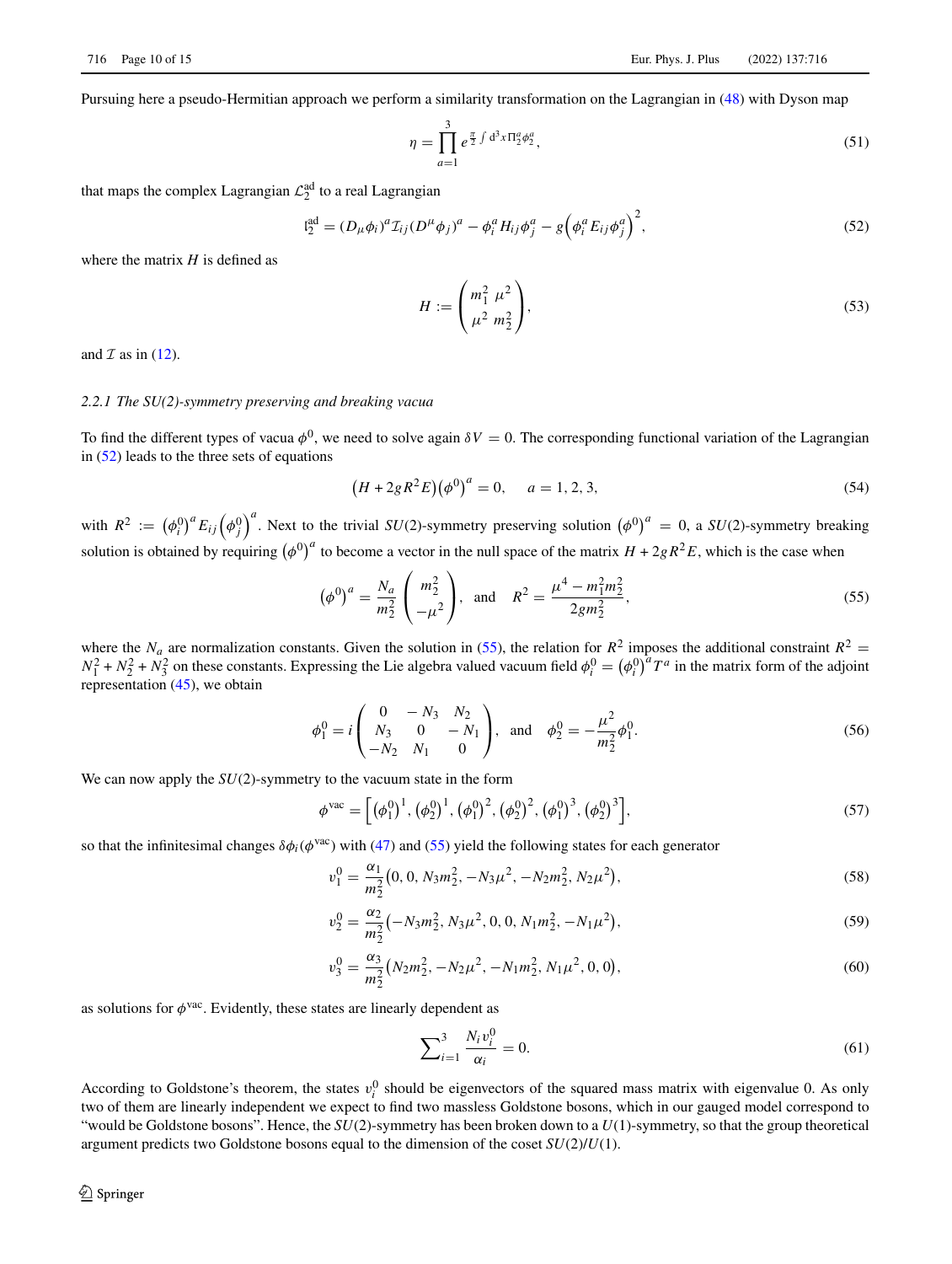#### *2.2.2 The squared mass matrix*

Expanding the Lagrangian in Eq. [\(48\)](#page-8-2) about the vacuum solution gives

$$
I_2^{ad} = (D_\mu \phi_i)^a T_{ij} (D_\mu \phi_j)^a - \frac{1}{2} \phi_i^a H_{ij}^{(a)} \phi_j^a + 2(D_\mu \phi_i^0)^a T_{ij} (D^\mu \phi_j)^a + (D_\mu \phi_i^0)^a T_{ij} (D_\mu \phi_j^0)^a + \mathcal{O}(\phi^3),
$$
\n(62)

where the last two terms originate from expanding the covariant kinetic term. The Hessian matrix is then computed by differentiating [\(54\)](#page-9-2) once more

$$
\hat{H}^{ab}_{ij} := \frac{\partial^2 V}{\partial \phi^a_i \partial \phi^b_j} = 2H_{ij} + 4gR^2 E_{ij} \delta^{ab} + 8g(E\phi^a)_i (E\phi^b)_j,
$$
\n(63)

from which we obtain the non-Hermitian squared mass matrix as

$$
M^{2} = \frac{1}{2}\mathcal{I}\hat{H}\Big|_{\phi^{vac}}
$$
  
= 
$$
\begin{pmatrix} m_{1}^{2} + 2gR^{2} + 4gN_{1}^{2} & \mu^{2} & 4gN_{1}N_{2} & 0 & 4gN_{1}N_{3} & 0 \\ -\mu^{2} & -m_{2}^{2} & 0 & 0 & 0 & 0 \\ 4gN_{1}N_{2} & 0 & m_{1}^{2} + 2gR^{2} + 4gN_{2}^{2} \mu^{2} & 4gN_{2}N_{3} & 0 \\ 0 & 0 & -\mu^{2} & m_{2}^{2} & 0 & 0 \\ 4gN_{1}N_{3} & 0 & 4gN_{2}N_{3} & 0 & m_{1}^{2} + 2gR^{2} + 4gN_{3}^{2} \mu^{2} \\ 0 & 0 & 0 & 0 & -\mu^{2} & -m_{2}^{2} \end{pmatrix}
$$
 (64)

The entries in the rows and columns of  $M^2$  are labelled as  $(\phi_1^1, \phi_2^1, \phi_1^2, \phi_1^2, \phi_2^2, \phi_1^3, \phi_2^3) =: \Psi$ . The six eigenvalues  $\lambda$  of  $M^2$  are then computed to

<span id="page-10-0"></span>
$$
\lambda_{1,2} = 0; \qquad \lambda_{3,4} = \frac{\mu^4 - m_2^4}{m_2^2}, \qquad \lambda_{\pm} = \kappa \pm \sqrt{2(\mu^4 - m_1^2 m_2^2) + \kappa^2},\tag{65}
$$

with  $\kappa := 3\mu^4/2m_2^2 - m_2^2/2 - m_1^2$ . We can now verify that the three vectors  $v_i^0$  in [\(58\)](#page-9-3)–[\(60\)](#page-9-4), corresponding to the infinitesimal changes of the vacuum [\(55\)](#page-9-1) under the action of the *SU*(2)-symmetry, are indeed vectors in the null space of *M*2. Due to their linear dependence, we may choose two of them to be associated with the two massless "would be Goldstone bosons".

We note that there are zero exceptional points at  $\mu^4 = m_2^4$  when  $\lambda_{3,4} = 0$ , and at  $\mu^4 = m_1^2 m_2^2$  when either  $\lambda = 0$  or  $\lambda_+ = 0$ . The standard exceptional point for which the two eigenvalues  $\lambda_-$  and  $\lambda_+$  coalesce occurs when  $m_1^2 = 3\mu^4/2m_2^2 + m_2^2/2 \pm \mu^2$ . The Jordan normal form for the mass squared matrix becomes

diag 
$$
D_e = (0, \lambda_e^b, 0, \lambda_e^b, 0, \lambda_e^b, \Lambda)
$$
,  $\lambda_e^b = \frac{\mu^4}{m_2^2} - m_2^2$ ,  $\Lambda = \left(\frac{\pm \mu^2 - m_2^2 \pm (\alpha - \beta)\mu^2}{\pm \mu^2 - m_2^2}\right)$ , (66)

for some arbitrary constants  $\alpha$  and  $\beta$ .

We notice that the eigenvalues in [\(65\)](#page-10-0) do not depend on the choice of the three normalization constants  $N_a$ , since all of these vacua are equivalent as they are related by *SU*(2)-symmetry transformations. The physical regions of the model are determined by the requirement that the eigenvalues are real and positive. Taking now account of the possibility that  $m_i \in \mathbb{R}$  or  $m_i \in i\mathbb{R}$ , by allowing for different signs in front of the  $m_i^2$  terms in setting  $m_i^2 \to c_i m_i^2$ , we find that the model does not possess any physical region when  $c_1 = c_2 = \pm 1$  and physical regions when  $c_1 = -c_2 = \pm 1$  as argued also in the previous section.

# *2.2.3 The would be Goldstone bosons*

Let us now identify the two massless Goldstone bosons  $\psi_{1,2}^{Gb}$  in the different  $\mathcal{PT}$ -regimes by the same procedure as previously explained in [\[38,](#page-14-18) [39\]](#page-14-19), with the difference that they will be made to vanish due to the presence of the gauge bosons. In terms of the original scalar fields in the model we identify the Goldstone bosons by evaluating

$$
\psi_{1,2}^{\text{Gb}} := \sqrt{(\Psi^T \hat{I} U)_{1,2} (U^{-1} \Psi)_{1,2}},\tag{67}
$$

where the matrix *U* diagonalizes the squared mass matrix by  $U^{-1}M^2U = D$  with diag  $D = (\lambda_1, \lambda_2, \lambda_3, \lambda_4, \lambda_-, \lambda_+)$  and diag  $\hat{I} =$  ${T, T, T}$ . In the *PT*-symmetric regime the similarity transformation *U* is well-defined by

$$
U := (v_1, v_2, v_3, v_4, v_-, v_+), \tag{68}
$$

where the  $v_i$  are the eigenvectors of  $M^2$ . Up to normalizations constants for each eigenvector, we obtain in our example the concrete expressions

$$
v_i = \left[ \left( m_2^2 + \lambda_i \right) \tau_{i1}, -\mu^2 \tau_{i1}, \left( m_2^2 + \lambda_i \right) \tau_{i2}, -\mu^2 \tau_{i2}, \left( m_2^2 + \lambda_i \right) \tau_{i3}, -\mu^2 \tau_{i3} \right],\tag{69}
$$

<span id="page-10-1"></span> $\mathcal{D}$  Springer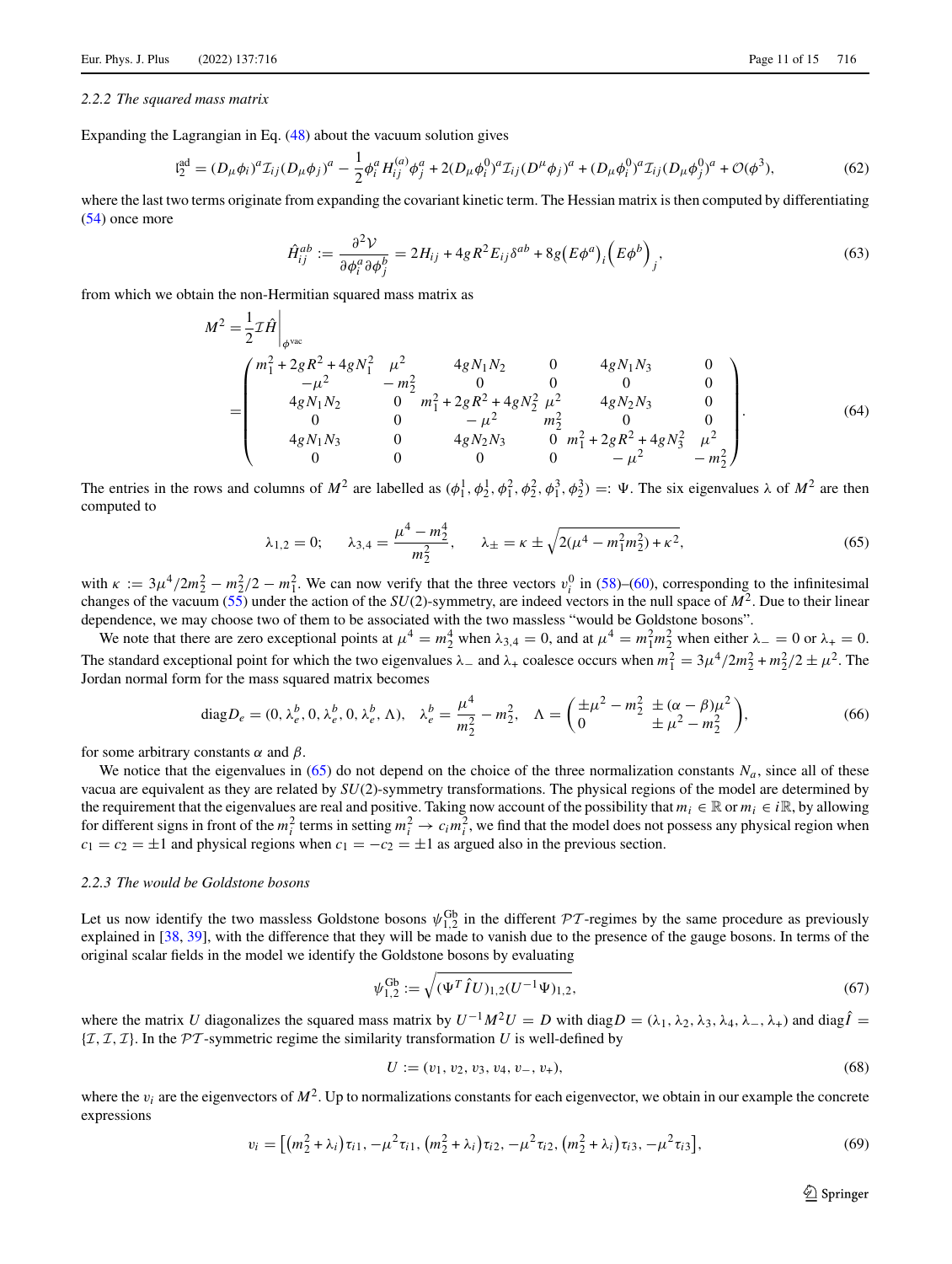with  $\tau_{12} = \tau_{23} = \tau_{32} = \tau_{43} = 0$ ,  $\tau_{33} = \tau_{42} = \tau_{\pm 1} = -\tau_{13} = -\tau_{22} = N_1$ ,  $\tau_{21} = \tau_{41} = \tau_{\pm 2} = N_2$  and  $\tau_{11} = \tau_{31} = \tau_{\pm 3} = N_3$ . Defining a  $\mathcal{PT}$ -inner product as  $\langle a|b \rangle_{\mathcal{PT}} := a\hat{I}b$ , these vectors can be orthonormalized  $\langle v_i|v_j \rangle_{\mathcal{PT}} = \delta_{ij}$ . Recall from the argument after [\(21\)](#page-4-4) that indeed  $v_i = \mathcal{I}u_i$ , so that  $\langle v_i | v_j \rangle_{\mathcal{PT}} = v_i \mathcal{I}^2 u_j = \delta_{ij}$ . Here, we should stress that  $M^2$  is only the analogue to a Hamiltonian, and we are not attempting to construct an associated Hilbert space.

For convenience, we take now  $N_1 = N_2 = 0$ ,  $N_3 = R$  and compute

<span id="page-11-1"></span>
$$
\psi_1^{\text{Gb}} := \frac{m_2^2 \phi_1^3 + \mu^2 \phi_2^3}{\sqrt{m_2^4 - \mu^4}}, \text{ and } \psi_2^{\text{Gb}} := \frac{m_2^2 \phi_1^2 + \mu^2 \phi_2^2}{\sqrt{m_2^4 - \mu^4}}.
$$
\n(70)

We note that det  $U = \lambda_3 \lambda_4 (\lambda_- - \lambda_+) \mu^6 R^4$ , indicating the breakdown of these expressions at the exceptional points when  $\lambda_- = \lambda_+$ , the zero exceptional point when  $\lambda_3 = \lambda_4 = 0$  and at the trivial vacuum when  $R = 0$ , as previously observed in [\[38,](#page-14-18) [39\]](#page-14-19). However, at the exceptional point we may still calculate the expressions for the Goldstone boson when taking into account that in this case, the two eigenvectors v<sup>−</sup> and v<sup>+</sup> become identical. In order to obtain two linearly independent eigenvectors when the squared mass matrix is converted into its Jordan normal form, we multiply two entries of the vector  $v_+$  by some arbitrary constants  $\alpha \neq \beta$  as  $(v_+)_1 \to \alpha(v_+)_1$  and  $(v_+)_2 \to \beta(v_+)_2$ . With this change the matrix *U* becomes invertible as det  $U = \lambda_3 \lambda_4 (\beta - \alpha) (m_2^2 + \kappa) N_1^2 \mu^6 R^2$ . We may now evaluate the expression in [\(67\)](#page-10-1) obtaining the same formulae for the Goldstone bosons as in [\(70\)](#page-11-1). At the zero exceptional point, it is not possible to identify the Goldstone in terms of the original fields in the model.

#### *2.2.4 The mass of the vector gauge boson*

Finally, we calculate the mass of the gauge vector bosons by expanding the minimal coupling term in equation [\(52\)](#page-9-0) around the symmetry breaking vacuum [\(57\)](#page-9-5)

$$
\begin{aligned} \left[D_{\mu}(\phi + \phi^{0})\right]^{T} \mathcal{I} \left[D^{\mu}(\phi + \phi^{0})\right] &= (D_{\mu}\phi^{0})^{T} \mathcal{I}(D^{\mu}\phi^{0}) + \cdots \\ &= e^{2} \Big[ \varepsilon_{abc} A_{\mu}^{b} (\phi_{i}^{0})^{c} \Big] \mathcal{I}_{ij} \Big( \varepsilon_{ade} A^{d\mu} \Big(\phi_{j}^{0}\Big)^{e} \Big) + \cdots \\ &= e^{2} \Big( A_{\mu}^{a} A^{a\mu} \big(\phi_{i}^{0}\big)^{b} \mathcal{I}_{ij} \Big(\phi_{j}^{0}\Big)^{b} - A_{\mu}^{a} A^{b\mu} \big(\phi_{i}^{0}\big)^{b} \mathcal{I}_{ij} \Big(\phi_{j}^{0}\Big)^{a} \Big) + \cdots, \end{aligned} \tag{71}
$$

where we used the standard identity  $\varepsilon_{abc}\varepsilon_{ade} = \delta_{bd}\delta_{ce} - \delta_{be}\delta_{cd}$ . A convenient choice for the normalization constants  $N_i$  that is compatible with [\(55\)](#page-9-1) and diagonalizes [\(71\)](#page-11-2) is to set two constants to zero and the remaining one to *R*. For instance, taking  $N_1 = N_2 = 0$ ,  $N_3 = R$ , the only nonvanishing terms in [\(71\)](#page-11-2) are

<span id="page-11-2"></span>
$$
=e^{2}(A_{\mu}^{1}A^{1\mu}+A_{\mu}^{2}A^{2\mu})(\phi_{i}^{0})^{3}\mathcal{I}_{ij}(\phi_{j}^{0})^{3}, \qquad (72)
$$

<span id="page-11-3"></span>
$$
= e^2 R^2 \left( 1 - \frac{\mu^4}{m_2^4} \right) \left( A_\mu^1 A^{1\mu} + A_\mu^2 A^{2\mu} \right). \tag{73}
$$

Thus for  $\mu^4 \neq m_2^4$  and  $R \neq 0$ , we obtain two massive vector gauge bosons  $m_g^{(1)}$  and  $m_g^{(2)}$ , that is one for each "would be Goldstone" boson". When  $\mu^4 = m_2^4$ , that is then model is at the zero exceptional point of type I, the gauge mass vector bosons remain massless. This feature is compatible with our previous observations in [\[38,](#page-14-18) [39\]](#page-14-19) and above that at these points, the Goldstone bosons cannot be identified.

We notice here that the two massive vector gauge bosons are proportional to the *CPT*-inner product of the symmetry-broken vacuum solution

$$
m_{\text{gauge}}^2 \propto \langle 0|0\rangle_{\mathcal{CPT}} \propto \phi^{\text{vac}} \hat{I} \phi^{\text{vac}} \propto R^2 \left(1 - \frac{\mu^4}{m_2^4}\right). \tag{74}
$$

Hence, the vanishing of the mass for the vector gauge bosons at the two types of zero exceptional points can be associated to the vanishing of the *CPT* -inner product at these points. This is reminiscent of the vanishing of the *CPT* -inner product at the standard exceptional points, which is responsible for interesting phenomena such as the stopping of light at these locations in the parameter space [\[45,](#page-14-26) [46\]](#page-14-27). We note, however, a key difference between the two scenarios: While the  $\mathcal{CPT}$  -inner product in [\(74\)](#page-11-3) is devised on the eigenvector space of squared mass matrix, the latter is a *CPT* -inner product on the Hilbert space.

# <span id="page-11-0"></span>**3 Conclusions**

Employing a pseudo-Hermitian approach, we found that the Higgs mechanism applies in the usual way in the *CPT* -symmetric regime by giving a mass to the vector gauge bosons and preventing Goldstone bosons to exist, which is also found in [\[37,](#page-14-17) [41\]](#page-14-21) using different approaches. As in [\[41\]](#page-14-21), we also observed that in the spontaneously broken *CPT* -symmetric regime, the vector gauge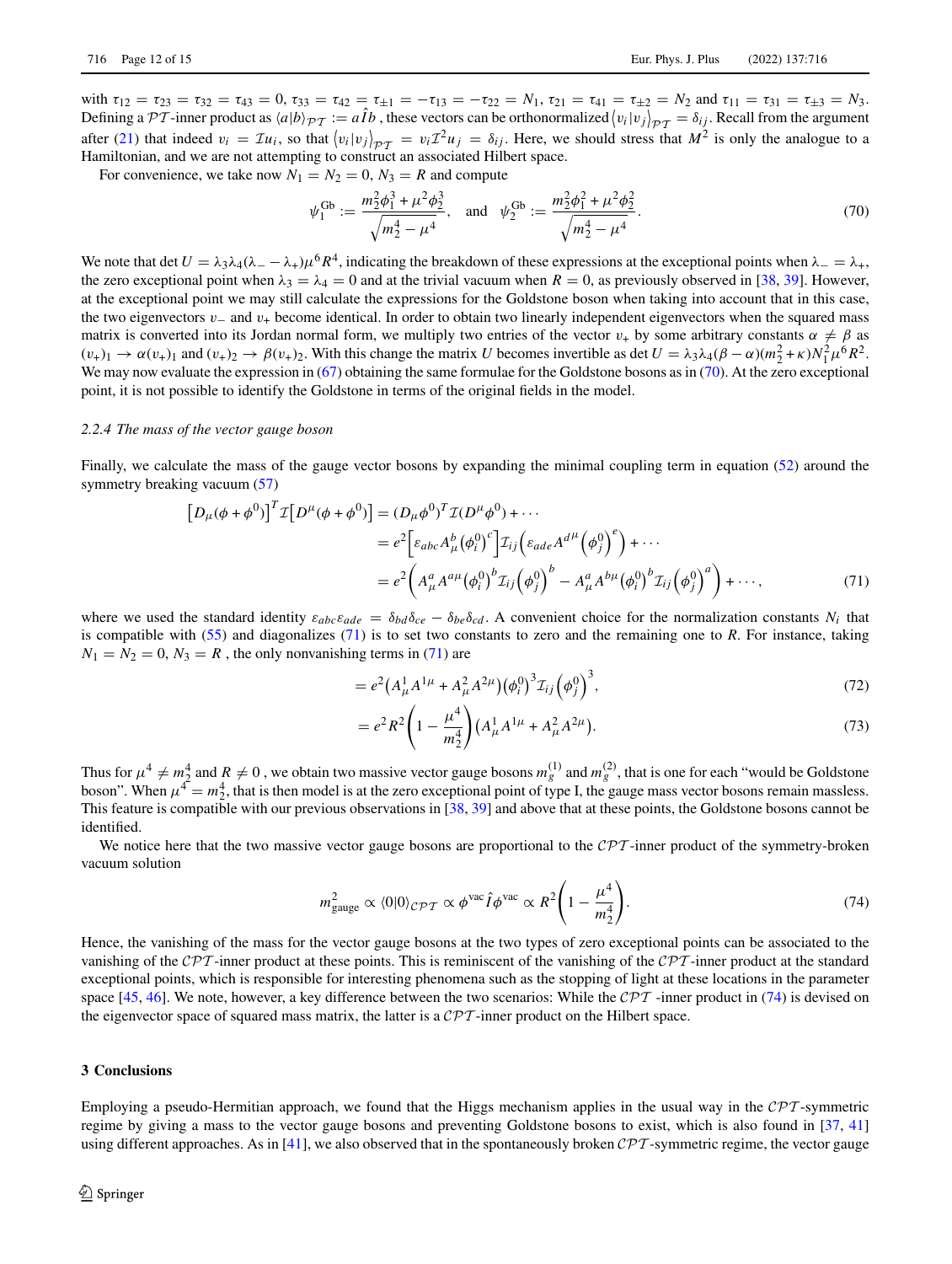bosons become massive and the Higgs mechanism is intact. However, as in this regime, other particles acquire complex masses, it has to be discarded as non-physical for that reason. Even though technically one needs to treat the standard exceptional point differently from the other regimes, the main principle of the Higgs mechanism still holds up. In contrast to the finding in [\[41\]](#page-14-21), we observed that the Higgs mechanism breaks down at the zero exceptional points, which was also observed in [\[37\]](#page-14-17). We find the same characteristic behaviour, i.e. the matching of the amounts of massive vector gauge bosons and "would be Goldstone bosons", for the complex scalar fields taken in the fundamental as well as in the adjoint representation. The vanishing of the mass for the vector gauge bosons coincides with the vanishing of the *CPT* -inner product on the eigenvector space of squared mass matrix.

Obviously, there are many interesting extensions to these investigations, such as for instance the treatment of models with a more involved field content or different types of continuous symmetries.

**Acknowledgements** We would like to thank Alessandro de Martino for useful comments.

**Open Access** This article is licensed under a Creative Commons Attribution 4.0 International License, which permits use, sharing, adaptation, distribution and reproduction in any medium or format, as long as you give appropriate credit to the original author(s) and the source, provide a link to the Creative Commons licence, and indicate if changes were made. The images or other third party material in this article are included in the article's Creative Commons licence, unless indicated otherwise in a credit line to the material. If material is not included in the article's Creative Commons licence and your intended use is not permitted by statutory regulation or exceeds the permitted use, you will need to obtain permission directly from the copyright holder. To view a copy of this licence, visit [http://creativecommons.org/licenses/by/4.0/.](http://creativecommons.org/licenses/by/4.0/)

## **Appendix: Type I (standard) versus type II (zero) exceptional points**

In this appendix, we present a discussion that illustrates the difference between the two types of exceptional points. The main distinction in their behaviour is that a one-dimensional parameter space the *PT* -symmetry is spontaneously broken on one side of the type I (standard) exceptional point, whereas for type II (zero) exceptional point the *PT* -symmetry is preserved on both sides. The zero exceptional point occurs when two eigenvalues coalesce at zero, hence the name.

We consider here a  $(3 \times 3)$ -matrix of a very generic form that occurs for instance as a building block of the squared mass matrix in the model discussed in  $[39]$ , see equation (3.48), therein,

$$
H = \begin{pmatrix} A & W & 0 \\ -W & B & -V \\ 0 & V & -C \end{pmatrix} \tag{75}
$$

Here, we carry out the discussion for a Hamiltonian *H*, having in mind the analogy to the squared mass matrix. The determinant is easily computed to det  $H = Ak - CW^2$ ,  $\kappa := V^2 - BC$ . In order to obtain a zero eigenvalue,  $\lambda_0 = 0$ , we enforce now the determinant to vanish by setting  $A = W^2 C / \kappa$ . The other two eigenvalues then become

<span id="page-12-1"></span>
$$
\lambda_{\pm} = \frac{\kappa (B - C) + C W^2 \pm \tau}{2 \kappa} \tag{76}
$$

with  $\tau = \sqrt{\kappa^2((B+C)^2 - 4V^2) + 2\kappa W^2(C(B+C) - 2V^2) + C^2W^4}$ .

The exceptional points are identified by simultaneously solving the two equations:

$$
\det(H - \lambda \mathbb{I}) = 0, \text{ and } \frac{d}{d\lambda} \det(H - \lambda \mathbb{I}) = 0,
$$
\n(77)

for *W* and  $\lambda$ , obtaining the two sets of eigenvalues

$$
\lambda_{\pm}^{e} = \frac{\hat{\kappa}^{2} - \sqrt{\kappa}V}{C}, \lambda_{0} = 0 \text{ and } \lambda_{-}^{0} = \lambda_{0} = 0, \lambda_{+}^{0} = \frac{C^{3} + BV^{2} - 2CV^{2}}{\hat{\kappa}^{2}}
$$
(78)

for the critical parameters

<span id="page-12-2"></span><span id="page-12-0"></span>
$$
W^e = \frac{\tilde{\kappa}}{C}, \text{ and } W^0 = i\frac{\kappa}{\hat{\kappa}}, \tag{79}
$$

respectively. We abbreviated  $\tilde{\kappa} := \pm \sqrt{\kappa(\kappa + V^2 - C^2) \pm 2\kappa^{3/2}V}$  and  $\hat{\kappa} := \sqrt{V^2 - C^2}$ . The first set of eigenvalues in [\(78\)](#page-12-0) correspond to the standard exceptional point and the second set to the zero exceptional point.

Next, we calculate the bi-orthonormal basis from the normalized left and right eigenvectors  $u_i$ ,  $v_i$ ,  $i = 0, \pm$ , respectively, for *H* 

$$
v_0 = \frac{1}{\sqrt{N_0}}(-\kappa, CW, VW), \quad v_{\pm} = \frac{1}{\sqrt{N_{\pm}}}(W(\hat{\kappa}^2 - C\lambda_{\pm}), \kappa(C + \lambda_{\pm}), V\kappa), \quad u_i = Uv_i,
$$
\n(80)

with  $U = \text{diag}(1, -1, 1)$  and normalization constants  $N_0 = \kappa^2 + W^2 \hat{\kappa}^2$ ,  $N_{\pm} = V^2 \kappa^2 + W^2 [V^2 - C(C + \lambda_{\pm})]^2 - (C + \lambda_{\pm})^2 \kappa^2$ . By construction, these vectors satisfy the orthonormality relation  $u_i \cdot v_j = \delta_{ij}$ .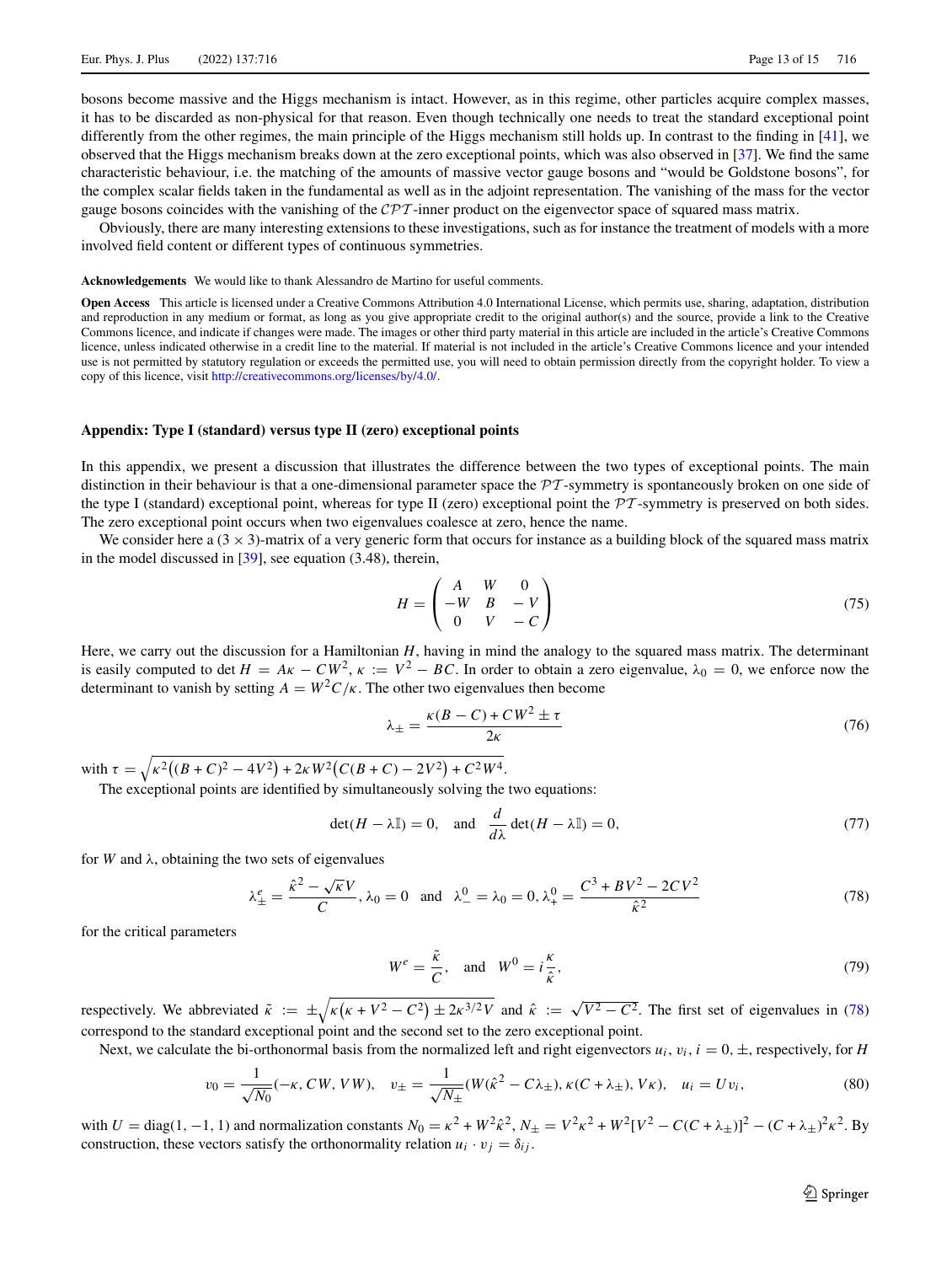We observe now that at the standard exceptional point the two eigenvectors for the non-normalized  $(N<sub>+</sub>$  become zero at the exceptional points) eigenvalues  $\lambda_{\pm}^{e}$  coalesce, which distinguishes exceptional points from standard degeneracy. The left and right eigenvectors become in this case

$$
v_{\pm}^{e,r} = (\tilde{\kappa}, V\sqrt{\kappa} - \kappa, C\sqrt{\kappa}), \qquad v_0^{e,r} = (-C\kappa, C\tilde{\kappa}, V\tilde{\kappa}), \tag{81}
$$

$$
v_{\pm}^{e,l} = (\tilde{\kappa}, \kappa - V\sqrt{\kappa}, C\sqrt{\kappa}), \qquad v_0^{e,l} = (-C\kappa, -C\tilde{\kappa}, V\tilde{\kappa}), \tag{82}
$$

with

$$
v_{\pm}^{e,l} \cdot v_{\pm}^{e,r} = 0, \quad \text{and} \quad v_0^{e,l} \cdot v_0^{e,r} = C^2(\kappa^2 - \tilde{\kappa}^2) + V^2 \tilde{\kappa}^2. \tag{83}
$$

Similarly, at the zero exceptional point, the eigenvectors for the eigenvalues  $\lambda_0$  and  $\lambda_-^0$  coalesce, which qualifies this point also to be called "exceptional" in the standard terminology. In this case, the left and right eigenvectors become

$$
v_{+}^{0,r} = (V\kappa, iV\hat{\kappa}(C-B), i\hat{\kappa}^{3}), \qquad v_{-}^{0,r} = v_{-}^{0,r} = (i\hat{\kappa}, C, V), \tag{84}
$$

$$
v_{+}^{0,l} = (V\kappa, iV\hat{\kappa}(B-C), i\hat{\kappa}^{3}), \qquad v_{-}^{0,l} = v_{-}^{0,r} = (i\hat{\kappa}, -C, V), \tag{85}
$$

with

$$
v_{+}^{e,l} \cdot v_{+}^{e,r} = (C^3 + BV^2 - 2CV^2)^2, \text{ and } v_{-}^{0,l} \cdot v_{-}^{0,r} = 0.
$$
 (86)

In order to understand the key difference between these two types of exceptional points, we consider at first the eigenvalues [\(76\)](#page-12-1) near the critical values in [\(79\)](#page-12-2). Concerning the standard exceptional points, we note that the two eigenvalues become identical when  $\tau \to 0$ . Thus, writing  $\tau/C^2 = (W^2 - (W^e)^2)(W^2 - \tilde{W})$ , with  $\tilde{W}$  being the second root of the polynomial in  $W^2$  under the square root, it is now clear that if we consider the eigenvalues as functions of  $W^2$  the argument of the square root has different signs for  $W^2 = (W^e)^2 + \epsilon$  and  $W^2 = (W^e)^2 - \epsilon$ . Hence, the eigenvalues are real on one side of the exceptional point in the  $W^2$ -parameter space and complex on the other. In contrast, none of the eigenvalues becomes complex in the neighbourhood of the critical value  $W^0$ .

For completion, we also report the Dyson map and hence the metric operator for which the same behaviour may be observed. Using the operator that diagonalizes the non-Hermitian Hamiltonian *H*

$$
\eta = (v_0, v_+, v_-), \qquad \rho = \eta \eta^{\dagger}, \tag{87}
$$

with determinant

$$
\det \eta = \frac{V\kappa}{\sqrt{N_0 N_+ N_-}} (\lambda_- - \lambda_+)(\kappa^2 + W^2 \hat{\kappa}^2),\tag{88}
$$

we verify the pseudo- and quasi-Hermiticity relations

$$
\eta^{-1}H\eta = h = h^{\dagger}, \qquad \rho H = H^{\dagger}\rho. \tag{89}
$$

We observe that the map breaks down at both exceptional points, i.e. det  $\eta = 0$  for the critical values  $W^e$  and  $W^0$ , and on one side of the standard exceptional point. In all other regions of the parameter space, it holds. Thus, we find the same behaviour as already observed for the analysis of the eigenvalues.

#### **References**

- <span id="page-13-0"></span>1. F. Englert, R. Brout, Broken symmetry and the mass of gauge vector mesons. Phys. Rev. Lett. **13**(9), 321 (1964)
- 2. P.W. Higgs, Broken symmetries, massless particles and gauge fields. Phys. Lett. **12**, 132–133 (1964)
- 3. P.W. Higgs, Broken symmetries and the masses of gauge bosons. Phys. Rev. Lett. **13**(16), 508 (1964)
- <span id="page-13-1"></span>4. G.S. Guralnik, C.R. Hagen, T.W.B. Kibble, Global conservation laws and massless particles. Phys. Rev. Lett. **13**(20), 585 (1964)
- <span id="page-13-2"></span>5. P. Goddard, D.I. Olive, Kac-Moody and Virasoro algebras in relation to quantum physics. Int. J. Mod. Phys. A **1**, 303 (1986)
- <span id="page-13-3"></span>6. A.A. Belavin, A.M. Polyakov, A.B. Zamolodchikov, Infinite conformal symmetry in two-dimensional quantum field theory. Nucl. Phys. B **241**, 333–380 (1984)
- <span id="page-13-4"></span>7. C.-N. Yang, T.-D. Lee, Statistical theory of equations of state and phase transitions. I. Theory of condensation. Phys. Rev. **87**(3), 404 (1952)
- <span id="page-13-5"></span>8. T.-D. Lee, C.-N. Yang, Statistical theory of equations of state and phase transitions. II. Lattice gas and Ising model. Phys. Rev. **87**(3), 410 (1952)
- <span id="page-13-6"></span>9. M.E. Fisher, Yang-Lee edge singularity and φ 3 field theory. Phys. Rev. Lett. **40**(25), 1610 (1978)
- <span id="page-13-7"></span>10. J.L. Cardy, Conformal invariance and the Yang-Lee edge singularity in two dimensions. Phys. Rev. Lett. **54**(13), 1354 (1985)
- <span id="page-13-8"></span>11. J.L. Cardy, G. Mussardo, S-matrix of the Yang-Lee edge singularity in two dimensions. Phys. Lett. B **225**(3), 275–278 (1989)
- <span id="page-13-9"></span>12. A.B. Zamolodchikov, Thermodynamic Bethe ansatz in relativistic models: scaling 3-state Potts and Lee-Yang models. Nucl. Phys. B **342**(3), 695–720 (1990)
- <span id="page-13-10"></span>13. A.B. Zamolodchikov, From tricritical Ising to critical Ising by thermodynamic Bethe ansatz. Nucl. Phys. B **358**(3), 524–546 (1991)
- <span id="page-13-11"></span>14. O.A. Castro-Alvaredo, A. Fring, C. Korff, J.L. Miramontes, Thermodynamic Bethe ansatz of the homogeneous sine-Gordon models. Nucl. Phys. B **575**, 535–560 (2000)